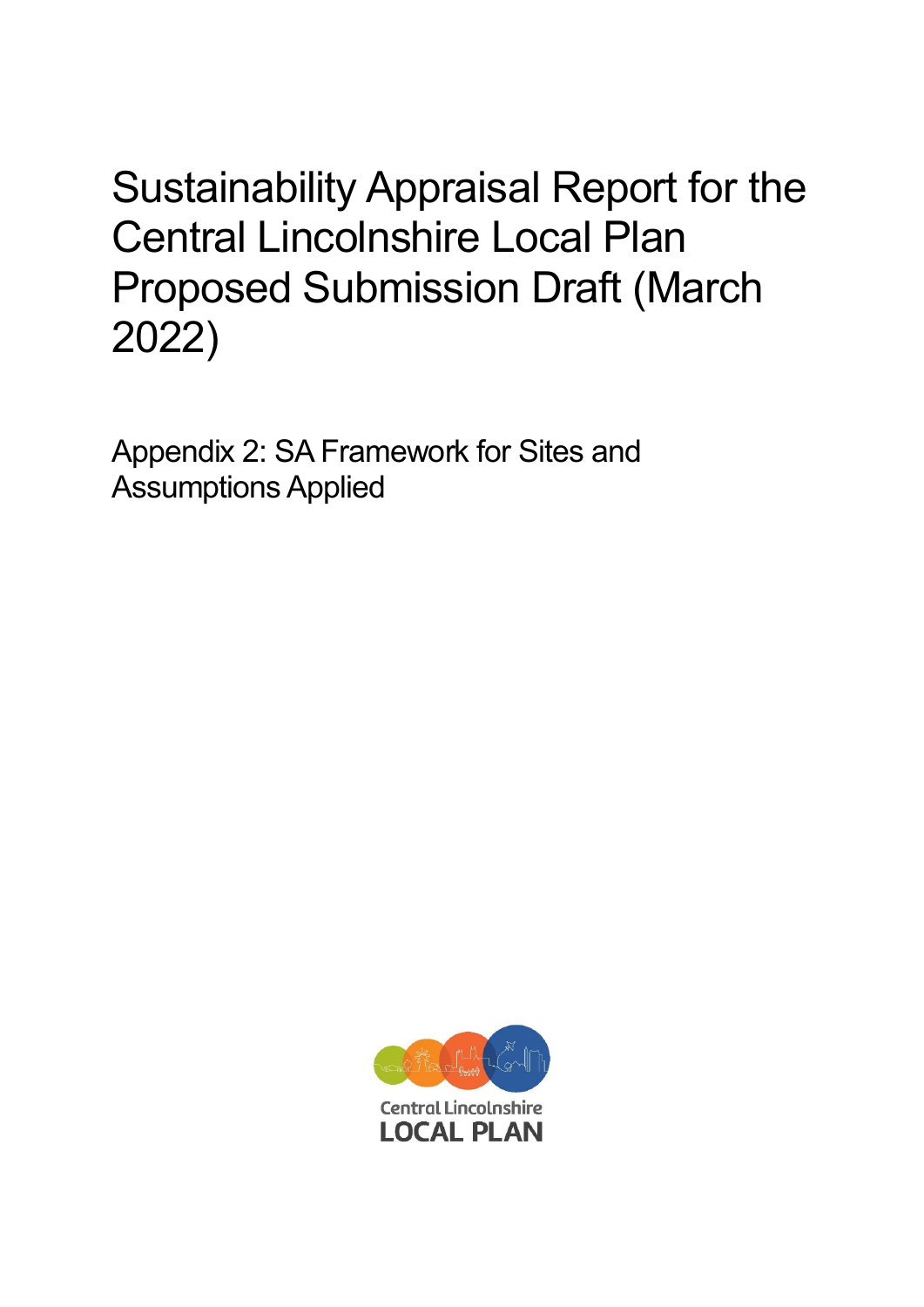| <b>Contents</b> |  |
|-----------------|--|
|                 |  |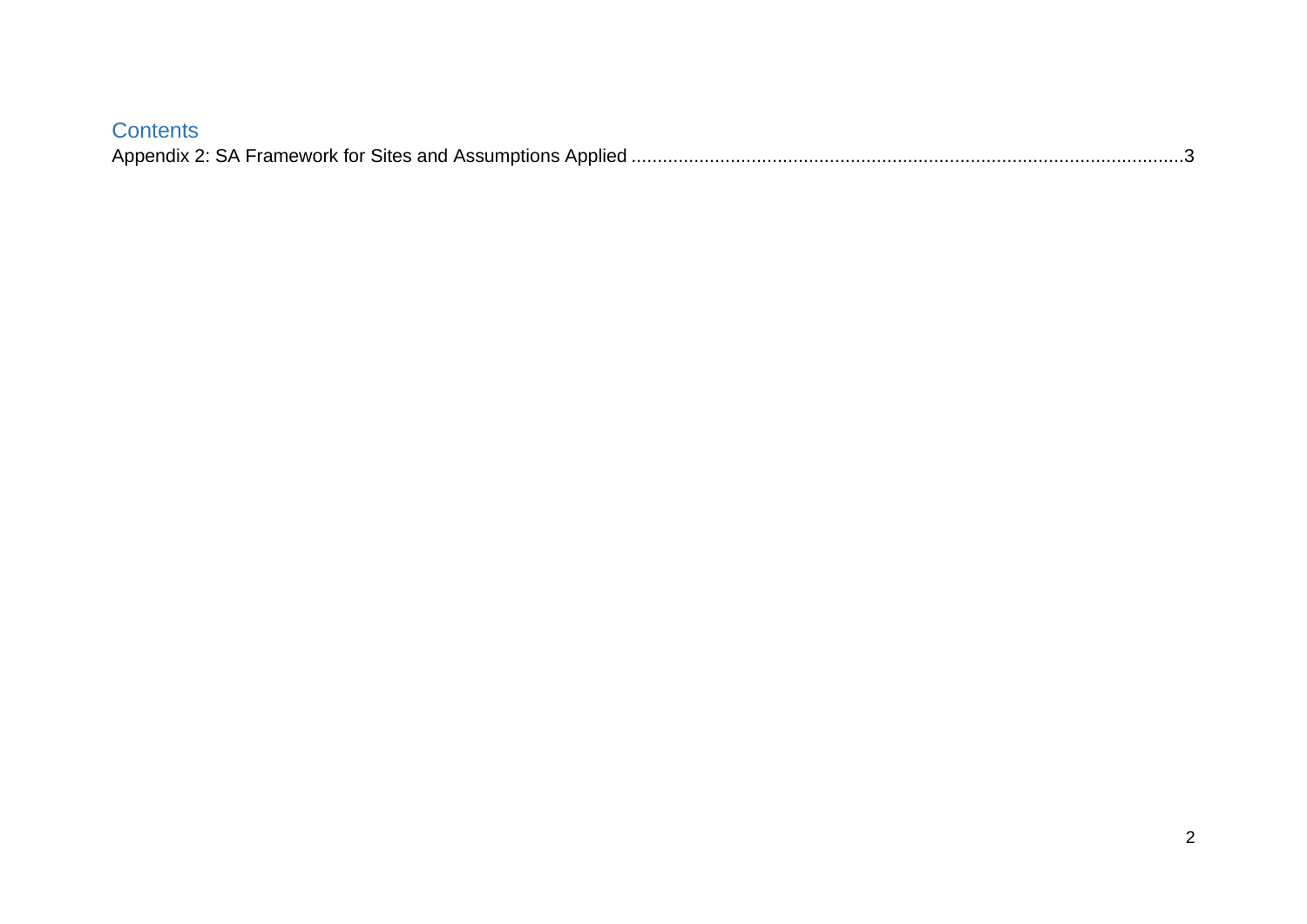## <span id="page-2-0"></span>Appendix 2: SA Framework for Sites and Assumptions Applied

| <b>SA Objectives</b>                                                                                   | <b>Decision Making Questions</b>                                                                                                  | <b>Assumptions and Approach</b>                                                                                                                                                                                                                                                                                                                                                                                                                            | <b>Central</b><br>Lincolnshire<br><b>Site</b><br><b>Assessment</b><br><b>Criteria</b> |
|--------------------------------------------------------------------------------------------------------|-----------------------------------------------------------------------------------------------------------------------------------|------------------------------------------------------------------------------------------------------------------------------------------------------------------------------------------------------------------------------------------------------------------------------------------------------------------------------------------------------------------------------------------------------------------------------------------------------------|---------------------------------------------------------------------------------------|
| <b>Social</b><br>1. Housing.                                                                           | 1a. Does the Plan deliver the                                                                                                     |                                                                                                                                                                                                                                                                                                                                                                                                                                                            | n/a                                                                                   |
| To ensure that the<br>housing stock meets<br>the housing needs of<br>the Central<br>Lincolnshire area. | range of housing types, sizes<br>and tenures, to meet identified<br>needs across Central<br>Lincolnshire over the plan<br>period? | Housing and mixed use (incorporating housing) site options<br>All housing sites and mixed-use sites (incorporating housing) are expected to<br>positively contribute to this objective in some way due to the nature of the<br>proposed development. Larger sites will have a more positive contribution, as<br>they will deliver a greater number of homes, a larger proportion of affordable<br>homes and a variety of housing sizes, types and tenures. |                                                                                       |
|                                                                                                        | 1b. Does the Plan increase the<br>supply of affordable homes in<br>both urban and rural areas?<br>1c. Does the Plan meet the      | The adopted Local Plan requires sites of 11 dwellings or more to provide<br>affordable housing. The percentage sought varies depending on the location of<br>the qualifying site. This threshold has been incorporated into the SA criteria, but<br>may change as the plan progresses.                                                                                                                                                                     |                                                                                       |
|                                                                                                        | needs of Gypsies, Travellers<br>and Travelling Show people?<br>1d. Does the Plan help to                                          | <b>SA Criteria</b><br>Sites with capacity for greater than 11 homes will have a significant positive<br>$\bullet$<br>effect, as they have the potential to provide both market and affordable<br>homes $(++)$                                                                                                                                                                                                                                              |                                                                                       |
|                                                                                                        | address the needs of a growing<br>and ageing population?                                                                          | Sites with capacity for fewer than 11 homes will have a minor positive effect<br>$\bullet$<br>$(+)$                                                                                                                                                                                                                                                                                                                                                        |                                                                                       |
|                                                                                                        | 13. Does the Plan reduce the<br>number of homes that do not<br>reach the Decent Homes<br>Standard?                                | <b>Gypsy and Traveller site options</b><br>Any gypsy and traveller site options would be expected to have a significant<br>positive effect on this objective due to providing opportunities to meet the<br>specific housing needs of the gypsy and traveller community $(++)$ .                                                                                                                                                                            |                                                                                       |
|                                                                                                        |                                                                                                                                   | <b>Employment site options</b><br>The location of employment sites will not impact on the provision of housing to<br>meet housing needs.                                                                                                                                                                                                                                                                                                                   |                                                                                       |
|                                                                                                        |                                                                                                                                   | This objective can therefore be scoped out for the assessment of employment<br>sites only.                                                                                                                                                                                                                                                                                                                                                                 |                                                                                       |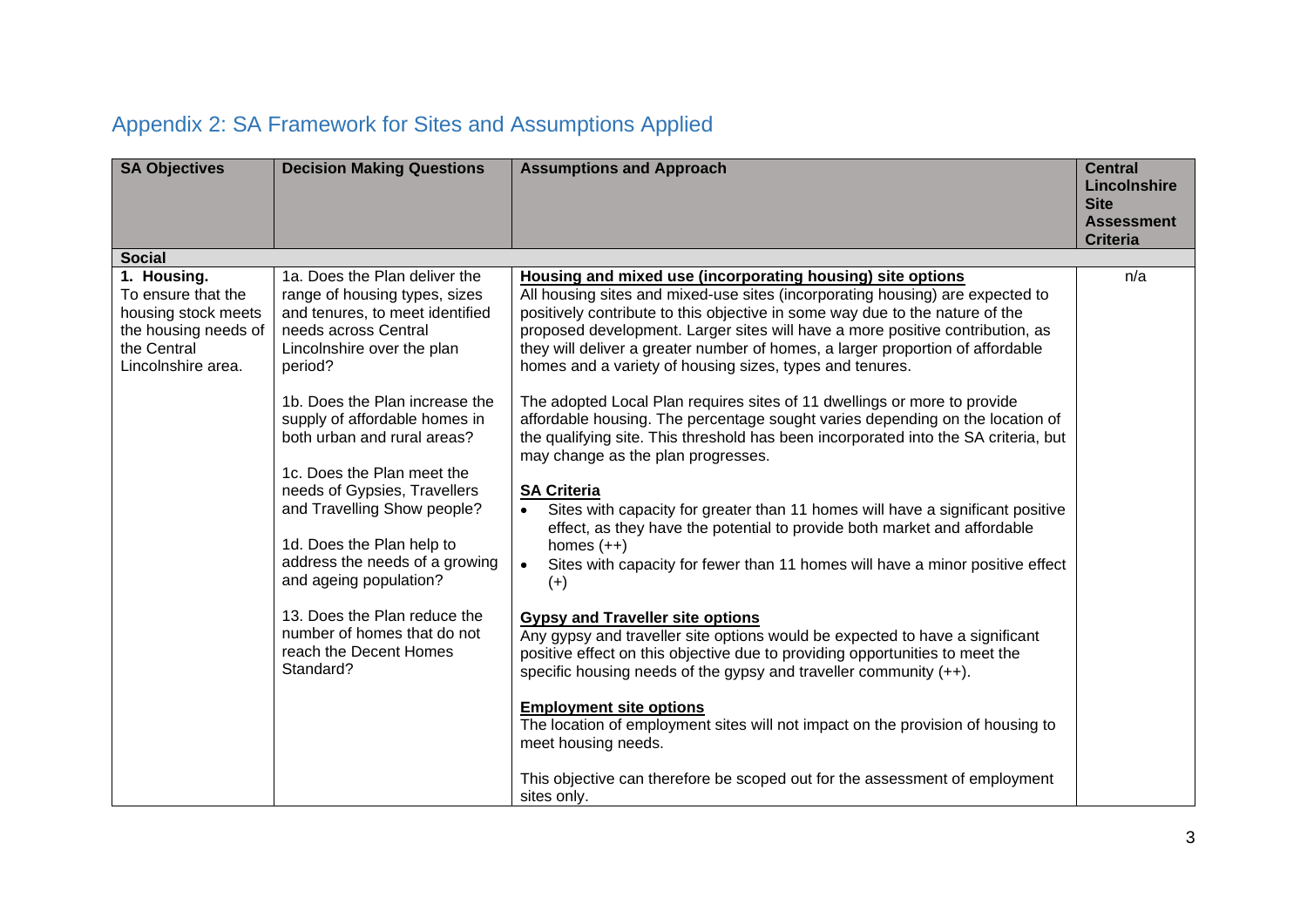| <b>SA Objectives</b>                                                                                                                    | <b>Decision Making Questions</b>                                                                                                                                                                                                                                                                                                                                                                                   | <b>Assumptions and Approach</b>                                                                                                                                                                                                                                                                                                                                                                                                                                                                                                                                                                                                                                                                                                                                                                                                                                                                                                                                                                                                                                                                                                                                                                                                                                                                                                                                                                                                                                                                                                                | <b>Central</b><br>Lincolnshire<br><b>Site</b><br><b>Assessment</b><br><b>Criteria</b> |
|-----------------------------------------------------------------------------------------------------------------------------------------|--------------------------------------------------------------------------------------------------------------------------------------------------------------------------------------------------------------------------------------------------------------------------------------------------------------------------------------------------------------------------------------------------------------------|------------------------------------------------------------------------------------------------------------------------------------------------------------------------------------------------------------------------------------------------------------------------------------------------------------------------------------------------------------------------------------------------------------------------------------------------------------------------------------------------------------------------------------------------------------------------------------------------------------------------------------------------------------------------------------------------------------------------------------------------------------------------------------------------------------------------------------------------------------------------------------------------------------------------------------------------------------------------------------------------------------------------------------------------------------------------------------------------------------------------------------------------------------------------------------------------------------------------------------------------------------------------------------------------------------------------------------------------------------------------------------------------------------------------------------------------------------------------------------------------------------------------------------------------|---------------------------------------------------------------------------------------|
|                                                                                                                                         |                                                                                                                                                                                                                                                                                                                                                                                                                    | (Source: Central Lincolnshire Site Assessment)                                                                                                                                                                                                                                                                                                                                                                                                                                                                                                                                                                                                                                                                                                                                                                                                                                                                                                                                                                                                                                                                                                                                                                                                                                                                                                                                                                                                                                                                                                 |                                                                                       |
| 2. Health and<br>Wellbeing.<br>To reduce health<br>inequalities, promote<br>healthy lifestyles and<br>maximise health and<br>wellbeing. | 2a. Does the Plan ensure<br>access health facilities across<br>the area?<br>2b. Does the Plan ensure<br>access to sport and recreation<br>facilities, open space and<br>accessible green space?<br>2c. Does the Plan provide<br>opportunities to access fresh,<br>affordable and healthy food?<br>2d. Does the Plan help improve<br>road safety?<br>2e. Does the Plan help to limit<br>the potential fuel poverty? | 2.1 Access to healthcare facilities<br>Housing, mixed use (incorporating housing) and gypsy and traveller site<br>options<br>Sites that are within walking distance (800m) of existing healthcare facilities (i.e.<br>GP surgeries) will ensure that residents have good access to healthcare<br>services. While public health will also be influenced by the proximity of sites to<br>open spaces, walking and cycle paths, this is considered separately under SA<br>objectives 4 and 13 below.<br><b>SA Criteria:</b><br>Sites that are within 400m of a GP surgery will have a significant positive<br>$\bullet$<br>$(++)$ effect.<br>Sites that are within 800m of a GP surgery will have a minor positive $(++)$<br>$\bullet$<br>effect.<br>Sites that are not within 800m of a GP surgery will have a minor negative (-<br>) effect.<br>Sites that would involve the loss of health facilities or that would lead to<br>$\bullet$<br>unacceptable demands on existing facilities will have a significant negative<br>$effect$ $(-)$ .<br>If a number of sites are allocated within close proximity of one another, this<br>could lead to increased pressure on existing healthcare facilities (i.e. a<br>cumulative significant negative effect). If at any point information becomes<br>available regarding the capacity of existing healthcare facilities, this will be<br>taken into account in the SA as relevant.<br><b>Employment site options</b><br>The location of employment sites is not likely to impact on this objective. | Proximity to<br>nearest Health<br><b>Facilities</b>                                   |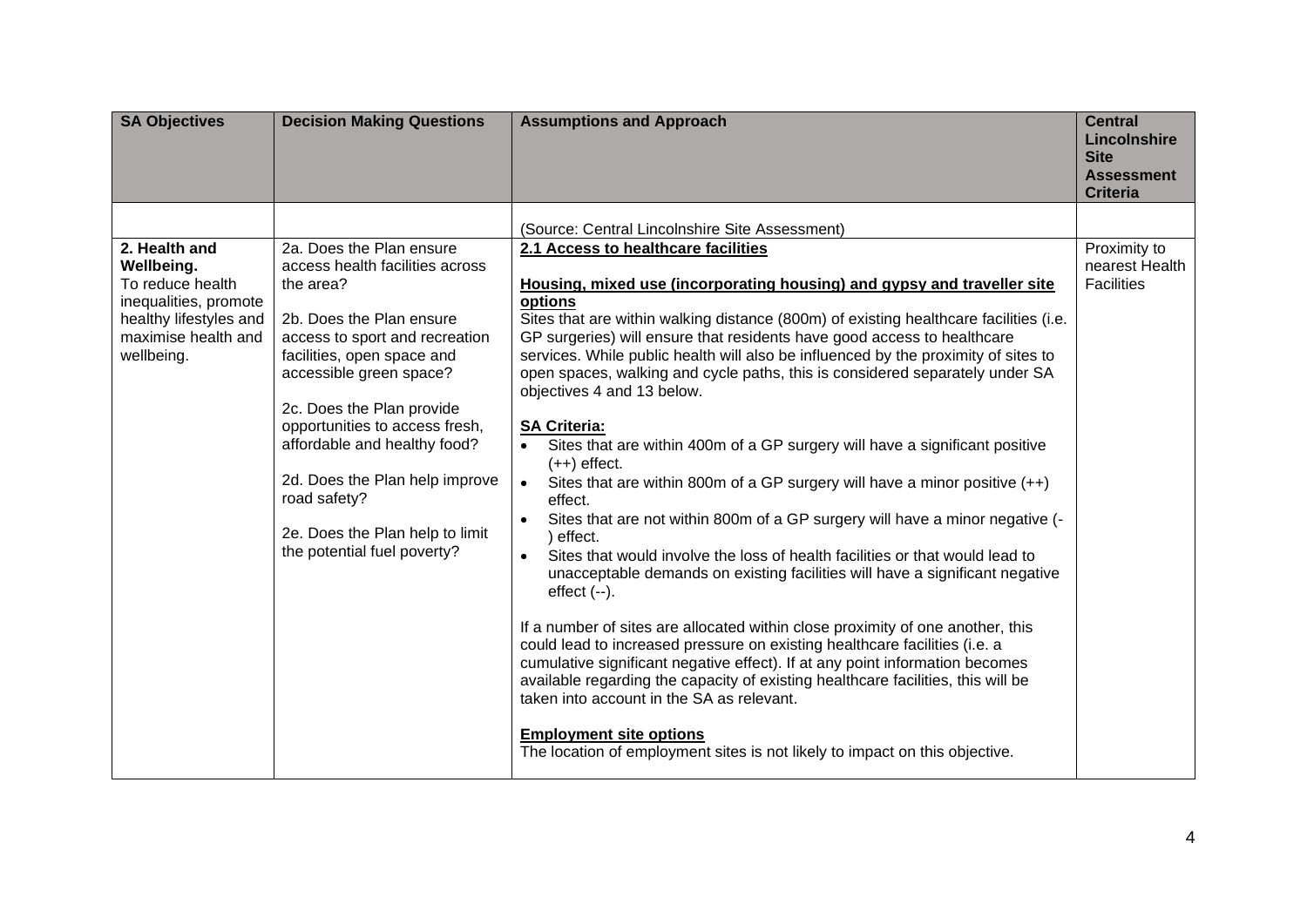| <b>SA Objectives</b> | <b>Decision Making Questions</b> | <b>Assumptions and Approach</b>                                                                                                                                                                                                                                                                                                                  | <b>Central</b><br>Lincolnshire<br><b>Site</b><br><b>Assessment</b><br><b>Criteria</b> |
|----------------------|----------------------------------|--------------------------------------------------------------------------------------------------------------------------------------------------------------------------------------------------------------------------------------------------------------------------------------------------------------------------------------------------|---------------------------------------------------------------------------------------|
|                      |                                  | This objective can therefore be scoped out for the assessment of employment<br>sites only.<br>(Source: Lincolnshire County Council)                                                                                                                                                                                                              |                                                                                       |
|                      |                                  | 2.2 Opportunities for healthy lifestyles                                                                                                                                                                                                                                                                                                         | n/a                                                                                   |
|                      |                                  | All types of site options<br>Sites that are within walking distance of existing, publicly accessible open<br>spaces may encourage more people to partake in play, sport and recreational<br>activities.                                                                                                                                          |                                                                                       |
|                      |                                  | Development of a site that includes existing open space, may result in the loss<br>of that feature, depending on whether it can be retained as part of the design of<br>any development proposal.                                                                                                                                                |                                                                                       |
|                      |                                  | Large scale sites offer the potential for the creation of new open spaces.                                                                                                                                                                                                                                                                       |                                                                                       |
|                      |                                  | All types of site options                                                                                                                                                                                                                                                                                                                        |                                                                                       |
|                      |                                  | Sites that are within 400m of an existing open space and/or are of a size to<br>secure new open space provision may have a significant positive effect<br>$(++)$                                                                                                                                                                                 |                                                                                       |
|                      |                                  | Sites that are within 400m of an existing open space but are not of a scale<br>which could offer opportunities to create new open space onsite are likely<br>to have a minor positive effect, $(+)$                                                                                                                                              |                                                                                       |
|                      |                                  | Sites that are too small to accommodate new open space provision and/or<br>$\bullet$<br>would include an area of existing open space could have a minor negative<br>to significant negative effect, although this is uncertain until it is known<br>whether the open space will be retained or lost as part of the development<br>$(-/? or -2')$ |                                                                                       |
|                      |                                  | (Source: Central Lincolnshire Open Space Audit 2016)                                                                                                                                                                                                                                                                                             |                                                                                       |
| 3. Social Equality   | 3a. Does the Plan promote        | The impact of new housing, mixed use and employment sites on this objective                                                                                                                                                                                                                                                                      | n/a                                                                                   |
| and Community.       | regeneration?                    | is difficult to determine at a strategic level, and the location of new sites is                                                                                                                                                                                                                                                                 |                                                                                       |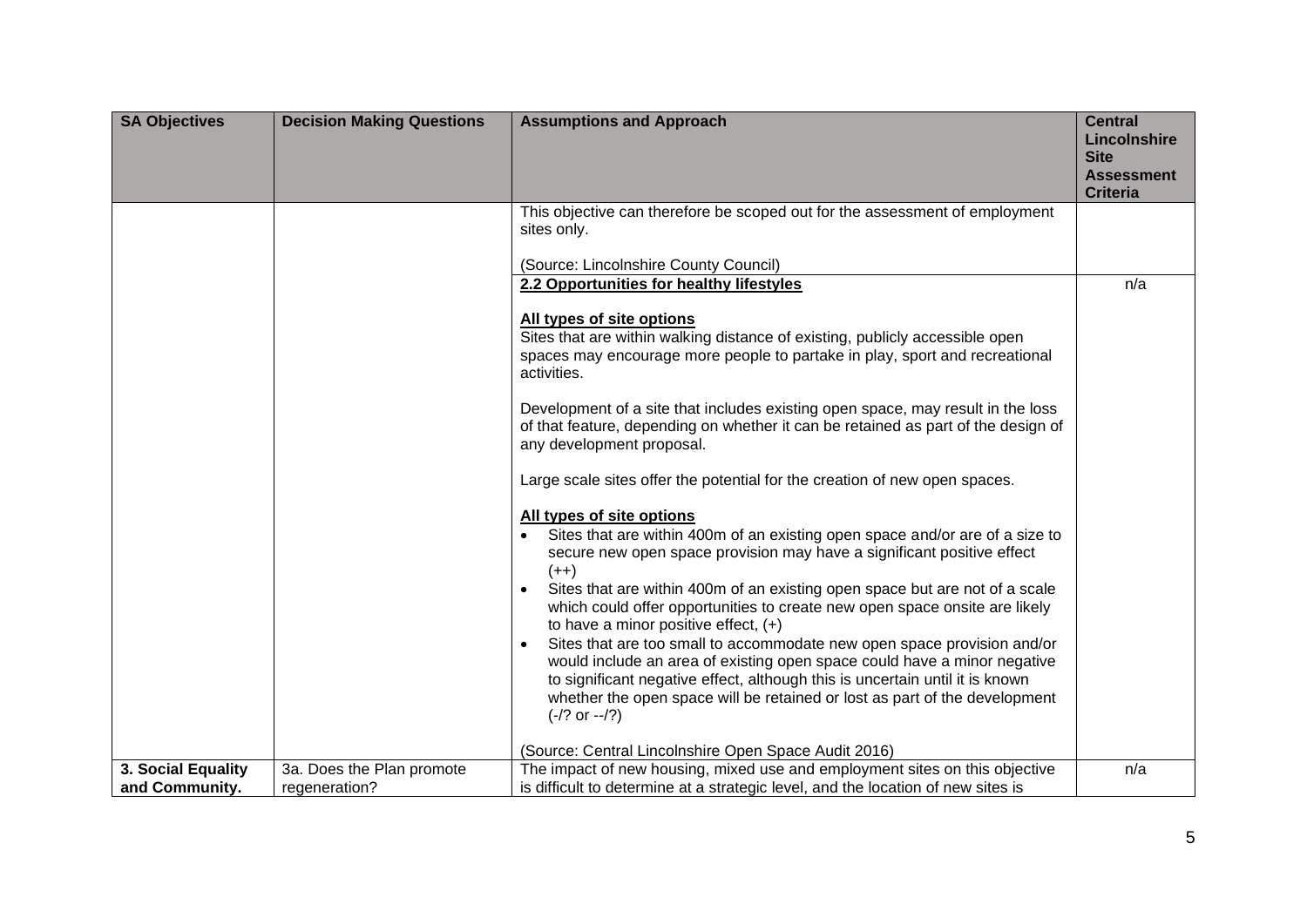| <b>SA Objectives</b>                                                                                                                                                                                                                                                                                      | <b>Decision Making Questions</b>                                                                                                                                                                                                                                                                                                                                                                                                                                                                                                                                                                                                                                                            | <b>Assumptions and Approach</b>                                                                                                                                                                                                                            | <b>Central</b><br><b>Lincolnshire</b><br><b>Site</b><br><b>Assessment</b><br><b>Criteria</b> |
|-----------------------------------------------------------------------------------------------------------------------------------------------------------------------------------------------------------------------------------------------------------------------------------------------------------|---------------------------------------------------------------------------------------------------------------------------------------------------------------------------------------------------------------------------------------------------------------------------------------------------------------------------------------------------------------------------------------------------------------------------------------------------------------------------------------------------------------------------------------------------------------------------------------------------------------------------------------------------------------------------------------------|------------------------------------------------------------------------------------------------------------------------------------------------------------------------------------------------------------------------------------------------------------|----------------------------------------------------------------------------------------------|
| To stimulate<br>regeneration that<br>maximises benefits<br>for the most deprived<br>areas and<br>communities in<br>Central Lincolnshire.<br>To also ensure<br>equitable outcomes<br>for all, particularly<br>those most at risk of<br>experiencing<br>discrimination,<br>poverty and social<br>exclusion. | 3b. Does the Plan help reduce<br>social inequality, poverty and<br>social exclusion in those areas<br>most affected?<br>3c. Does the Plan support<br>cultural diversity, social<br>interaction, civic participation<br>(social capital), to promote<br>more diverse and cohesive<br>communities?<br>3d. Does the Plan promote<br>equal access and opportunity<br>for all social groups through the<br>provision and distribution of<br>local community services and<br>facilities?<br>3e. Does the Plan promote<br>principles of good design to<br>reduce the potential for crime in<br>the area?<br>3f. Does the Plan assist in<br>reducing the fear of crime and<br>antisocial behaviour? | unlikely to be the only influencing factor. For example, the effects of new<br>development on crime and the fear of crime will depend on the design of<br>proposed development.<br>This objective can therefore be scoped out for the assessment of sites. |                                                                                              |
| <b>Environmental</b>                                                                                                                                                                                                                                                                                      |                                                                                                                                                                                                                                                                                                                                                                                                                                                                                                                                                                                                                                                                                             |                                                                                                                                                                                                                                                            |                                                                                              |
| 4. Biodiversity and                                                                                                                                                                                                                                                                                       | 4a. Will the Plan protect and                                                                                                                                                                                                                                                                                                                                                                                                                                                                                                                                                                                                                                                               | 4.1 Conserve and enhance biodiversity and geodiversity                                                                                                                                                                                                     | Nationally                                                                                   |
| Green<br>Infrastructure.                                                                                                                                                                                                                                                                                  | enhance international, national<br>or locally designated wildlife                                                                                                                                                                                                                                                                                                                                                                                                                                                                                                                                                                                                                           | All types of site options                                                                                                                                                                                                                                  | Important<br><b>Wildlife Sites</b>                                                           |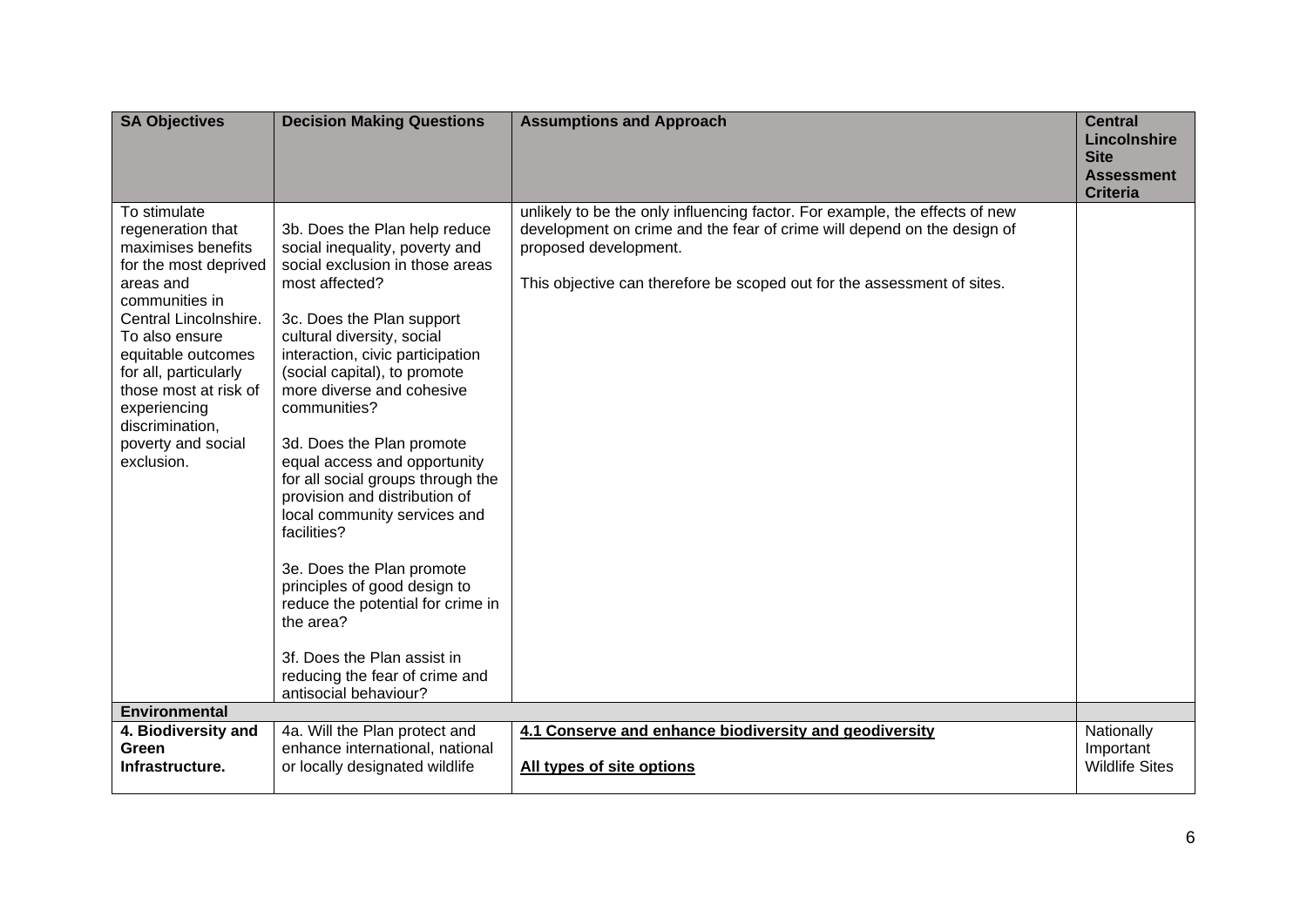| <b>SA Objectives</b>                                                                                                                                                                                                                                                                                                                                                                                                                                                                                    | <b>Decision Making Questions</b>                                                                                                                                                                                                                                                                                                                                                                                                                                                                                                                                                                                                                                                                                                                                                          | <b>Assumptions and Approach</b>                                                                                                                                                                                                                                                                                                                                                                                                                                                                                                                                                                                                                                                                                                                                                                                                                                                                                                                                                                                                                                                                                                                                                                                                                                                                                                                                                                                                                                                                                                                                                                                                                                                                                                                                                                                                                                                                                                                          | <b>Central</b><br>Lincolnshire<br><b>Site</b><br><b>Assessment</b><br><b>Criteria</b>                                                                                                           |
|---------------------------------------------------------------------------------------------------------------------------------------------------------------------------------------------------------------------------------------------------------------------------------------------------------------------------------------------------------------------------------------------------------------------------------------------------------------------------------------------------------|-------------------------------------------------------------------------------------------------------------------------------------------------------------------------------------------------------------------------------------------------------------------------------------------------------------------------------------------------------------------------------------------------------------------------------------------------------------------------------------------------------------------------------------------------------------------------------------------------------------------------------------------------------------------------------------------------------------------------------------------------------------------------------------------|----------------------------------------------------------------------------------------------------------------------------------------------------------------------------------------------------------------------------------------------------------------------------------------------------------------------------------------------------------------------------------------------------------------------------------------------------------------------------------------------------------------------------------------------------------------------------------------------------------------------------------------------------------------------------------------------------------------------------------------------------------------------------------------------------------------------------------------------------------------------------------------------------------------------------------------------------------------------------------------------------------------------------------------------------------------------------------------------------------------------------------------------------------------------------------------------------------------------------------------------------------------------------------------------------------------------------------------------------------------------------------------------------------------------------------------------------------------------------------------------------------------------------------------------------------------------------------------------------------------------------------------------------------------------------------------------------------------------------------------------------------------------------------------------------------------------------------------------------------------------------------------------------------------------------------------------------------|-------------------------------------------------------------------------------------------------------------------------------------------------------------------------------------------------|
| To conserve and<br>enhance biodiversity<br>and geodiversity<br>across Central<br>Lincolnshire and<br>provide opportunities<br>for people to access<br>and appreciate<br>wildlife and the<br>natural environment.<br>To create and<br>improve high quality<br>green and blue<br>spaces that are<br>multifunctional,<br>(including<br>opportunities for<br>sport, recreation and<br>play), accessible to<br>all and which form<br>part of and are<br>connected to the<br>green infrastructure<br>network. | and geological sites (including<br>ancient woodland)?<br>4b. Does the Plan protect<br>international, national, regional<br>or locally important species and<br>avoid negative effects?<br>4c. Does the Plan outline<br>opportunities for the creation of<br>new habitat, its restoration or<br>expansion?<br>4d. Does the Plan prevent the<br>fragmentation of habitats,<br>maintaining wildlife corridors<br>and providing new wildlife<br>linkages?<br>4e. Does the Plan provide<br>opportunities for people to<br>access wildlife and the natural<br>environment and promote their<br>quiet enjoyment?<br>4f. Does the Plan promote<br>improvement in the quantity and<br>quality of publicly accessible<br>open space and in areas<br>deficient in publicly accessible<br>open space? | Proximity to international, national and local nature conservation and geological<br>sites provides an indication of the potential for adverse effects on this objective,<br>including indirect effects, such as impacts from increased recreation. However,<br>uncertainty exists as appropriate mitigation through planning policy or at the<br>planning application stage may avoid significant negative effects. Development<br>may also provide opportunities to deliver a net gain in biodiversity and to<br>improve green infrastructure provision. Precise impacts on biodiversity would<br>be determined as part of a planning application once more detailed proposals<br>have been developed.<br>Where sites designated for their international importance could be affected by a<br>proposed site allocation, the SA will be informed by the HRA. Once the HRA<br>findings are available, scores will be adjusted if particular sites are identified as<br>likely to have significant effects on one or more European sites.<br>The following designated sites will be considered:<br>International: SAC, SPA, Ramsar<br>$\bullet$<br>National: SSSI, NIA, NNR, Ancient Woodland<br>$\bullet$<br>Local: LWS, RIG, LGS, LNR, SNCIs<br>$\bullet$<br><b>SA Criteria:</b><br>Sites that are within or partly within one or more designated international,<br>$\bullet$<br>national or local sites OR would result in an adverse impact on known<br>protected species or habitats, may result in significant negative effects (--/?)<br>Sites that are within 500m of designated international, national or local sites<br>$\bullet$<br>may result in minor negative effects (-/?)<br>Sites that are more than 500m from any designated sites are assumed to<br>$\bullet$<br>have a negligible effect (0/?)<br>Sites which would have no effect on known protected species or habitats<br>$\bullet$<br>would have a minor positive effect $(+/?)$ | <b>Local Wildlife</b><br><b>Sites</b><br>Ancient<br>Woodland<br>Regionally<br>Important<br>Geological<br>Site (RIG)<br>Local<br>Geological<br><b>Sites</b><br>Protected<br>Local Green<br>Space |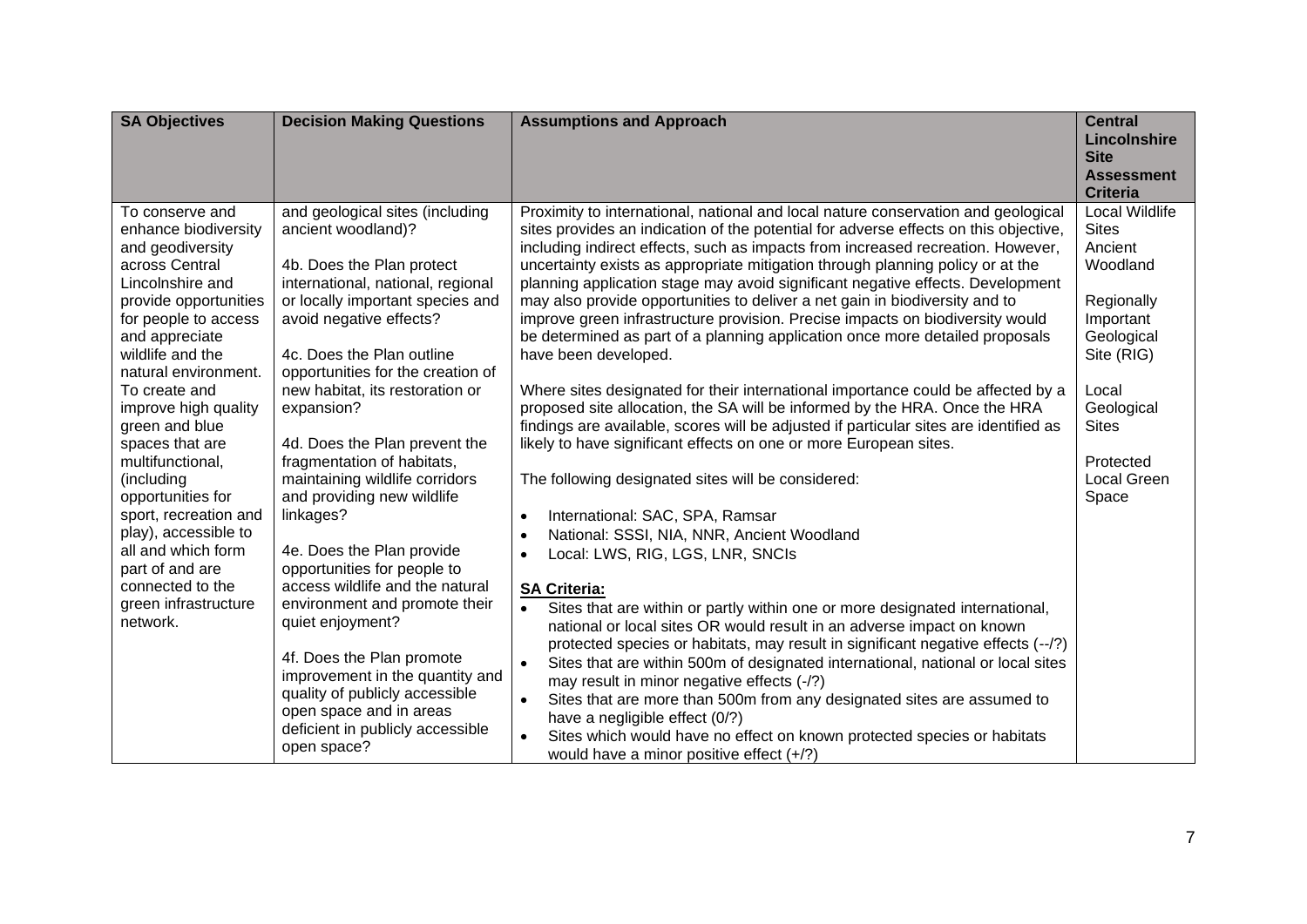| <b>SA Objectives</b> | <b>Decision Making Questions</b>                                                          | <b>Assumptions and Approach</b>                                                                                                                                                                                                                                                                                                    | <b>Central</b><br>Lincolnshire<br><b>Site</b> |
|----------------------|-------------------------------------------------------------------------------------------|------------------------------------------------------------------------------------------------------------------------------------------------------------------------------------------------------------------------------------------------------------------------------------------------------------------------------------|-----------------------------------------------|
|                      |                                                                                           |                                                                                                                                                                                                                                                                                                                                    | <b>Assessment</b><br><b>Criteria</b>          |
|                      | 4g. Does the Plan improve<br>access to green infrastructure?<br>4h. Does the Plan provide | Sites which fall within a biodiversity opportunity mapping area may provide<br>opportunities for biodiversity net gain, resulting in significant positive effects<br>$(++/-)$<br>(Source: Natural England, Greater Lincolnshire Nature Partnership, Central                                                                        |                                               |
|                      | opportunities for or improve the<br>provision of sports, recreation                       | Lincolnshire Biodiversity Opportunity Mapping)                                                                                                                                                                                                                                                                                     |                                               |
|                      | and play facilities?                                                                      | <b>4.2 Local Green Space</b>                                                                                                                                                                                                                                                                                                       |                                               |
|                      | 4i. Does the Plan provide<br>opportunities for local food                                 | All types of site options                                                                                                                                                                                                                                                                                                          |                                               |
|                      | production?                                                                               | Local Green Spaces are a national designation introduced through the NPPF,<br>to provide special protection against development for green spaces of particular<br>importance to local communities.                                                                                                                                 |                                               |
|                      |                                                                                           | Local Green Space designation can only be used in Local Plans or<br>Neighbourhood Plans and are identified on the policies map. Local Green<br>Spaces in Central Lincolnshire are shown on the adopted Central Lincolnshire<br>Local Plan Policies Map (2017), which is regularly updated with Neighbourhood<br>Plan designations. |                                               |
|                      |                                                                                           | <b>SA Criteria:</b><br>Sites that are located within a Local Green Space may result in a significant<br>negative effect (--)<br>Sites that are partly located within a Local Green Space may result in a<br>$\bullet$                                                                                                              |                                               |
|                      |                                                                                           | minor negative effect (-)<br>Where no part of a site is within a Local Green Space Sites there are likely<br>$\bullet$                                                                                                                                                                                                             |                                               |
|                      |                                                                                           | to be negligible effects (0)                                                                                                                                                                                                                                                                                                       |                                               |
|                      |                                                                                           | (Source: Adopted Central Lincolnshire Local Plan 2017 Policies Map)                                                                                                                                                                                                                                                                |                                               |
| 5. Landscape and     | 5a. Does the Plan protect, and                                                            | All types of site options:                                                                                                                                                                                                                                                                                                         | Area of                                       |
| Townscape.           | provide opportunities to                                                                  |                                                                                                                                                                                                                                                                                                                                    | Outstanding                                   |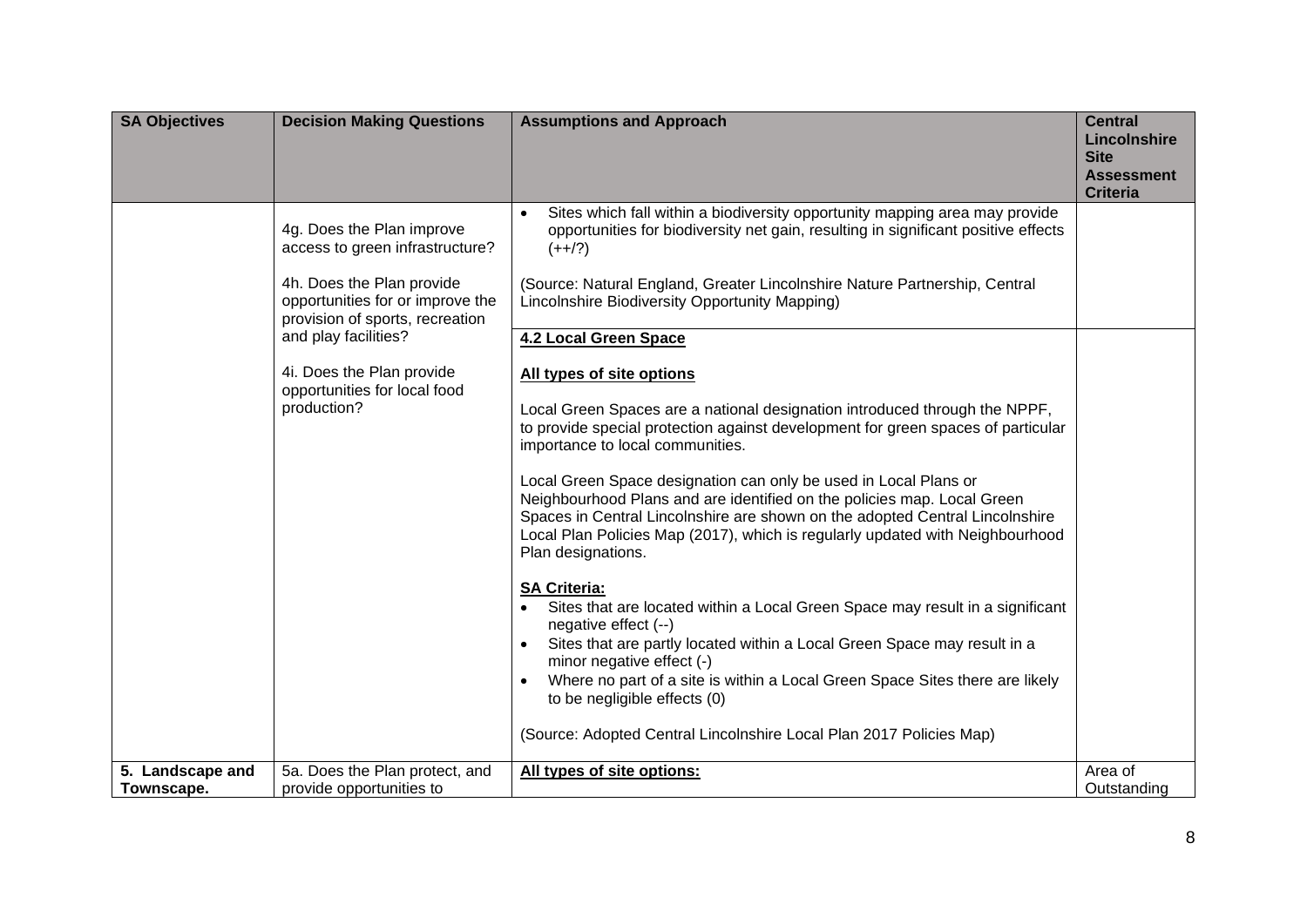| <b>SA Objectives</b>                                                                                                                                                                                                                     | <b>Decision Making Questions</b>                                                                                                                                                                                                                                                                                                                                                                                                                                                                                                                                                          | <b>Assumptions and Approach</b>                                                                                                                                                                                                                                                                                                                                                                                                                                                                                                                                                                                                                                                                                                                                                                                                                                                                                                                                                                                                                                                                                                                                                                                                            | <b>Central</b><br>Lincolnshire<br><b>Site</b><br><b>Assessment</b><br><b>Criteria</b>    |
|------------------------------------------------------------------------------------------------------------------------------------------------------------------------------------------------------------------------------------------|-------------------------------------------------------------------------------------------------------------------------------------------------------------------------------------------------------------------------------------------------------------------------------------------------------------------------------------------------------------------------------------------------------------------------------------------------------------------------------------------------------------------------------------------------------------------------------------------|--------------------------------------------------------------------------------------------------------------------------------------------------------------------------------------------------------------------------------------------------------------------------------------------------------------------------------------------------------------------------------------------------------------------------------------------------------------------------------------------------------------------------------------------------------------------------------------------------------------------------------------------------------------------------------------------------------------------------------------------------------------------------------------------------------------------------------------------------------------------------------------------------------------------------------------------------------------------------------------------------------------------------------------------------------------------------------------------------------------------------------------------------------------------------------------------------------------------------------------------|------------------------------------------------------------------------------------------|
| To protect and<br>enhance the rich<br>diversity of the<br>character and<br>appearance of<br>Central<br>Lincolnshire's<br>landscape and<br>townscape,<br>maintaining and<br>strengthening local<br>distinctiveness and<br>sense of place. | enhance, the sensitive and<br>distinctive landscapes and<br>townscapes within the area<br>(including the Lincolnshire<br>Wolds AONB)?<br>5b. Does the Plan conserve and<br>enhance historic and local<br>landscape and townscape<br>character, and visual amenity?<br>5c. Does the Plan protect<br>settlement character: Will it lead<br>to development that increases<br>coalescence with neighbouring<br>settlements? Is the<br>scale/density of development in<br>keeping with important and<br>valued features of the<br>settlement?<br>5d. Does the Plan protect<br>important views? | The effects of new development on the character and quality of the landscape<br>will depend to a certain extent on its design, which is not yet known. Therefore,<br>there is an element of uncertainty as to the exact effects at this stage.<br>Where development is within or close to designated landscapes, or where it<br>would be large in size and on previously undeveloped land, negative effects<br>could result.<br>The designated landscapes within Central Lincolnshire are: Lincolnshire Wolds<br>AONB, Area or Great Landscape Value (AGLV) and Green Wedges.<br><b>SA Criteria:</b><br>Where sites are located within or partly within the AONB, AGLV or a Green<br>$\bullet$<br>Wedge, there is potential for a significant negative effect (--/?)<br>Where sites are located within 200m of the AONB, AGLV or immediately<br>$\bullet$<br>adjacent to a Green Wedge, there is potential for a minor negative effect (-<br>(2)<br>Where sites are located further than 200m of the AONB, AGLV or are not<br>$\bullet$<br>within or adjacent to a Green Wedge, they are expected to have a minor<br>positive effect $(+/?)$<br>(Source: Natural England and Adopted Central Lincolnshire Local Plan 2017<br>Policies Map) | Natural<br>Beauty<br>(AONB)<br>Area of Great<br>Landscape<br>Value (AGLV)<br>Green Wedge |
| 6. Built and<br><b>Historic</b><br>Environment.<br>To protect and<br>enhance the<br>significance of the                                                                                                                                  | 6a. Does the Plan conserve<br>and/or enhance heritage<br>assets, their setting and the<br>wider historic environment?<br>6b. Does the Plan promote                                                                                                                                                                                                                                                                                                                                                                                                                                        | All types of site options:<br>Sites that are in close proximity to a heritage asset have the potential to lead to<br>negative effects on those assets and/or their settings. However, proximity to a<br>heritage asset only provides an indication of potential effects.<br>Where a site is within 200m of a heritage asset, professional judgement and                                                                                                                                                                                                                                                                                                                                                                                                                                                                                                                                                                                                                                                                                                                                                                                                                                                                                    | Scheduled<br>Ancient<br>Monument<br>Listed<br><b>Buildings</b>                           |
| buildings, sites and<br>features of<br>archaeological,                                                                                                                                                                                   | opportunities for the sensitive<br>re-use of historic or culturally                                                                                                                                                                                                                                                                                                                                                                                                                                                                                                                       | available evidence will also be used to inform decisions on the nature of effects.<br>Such evidence is likely to include the Historic Environment Record and<br>Conservation Area Appraisals.                                                                                                                                                                                                                                                                                                                                                                                                                                                                                                                                                                                                                                                                                                                                                                                                                                                                                                                                                                                                                                              | Grade I, II*<br>and II                                                                   |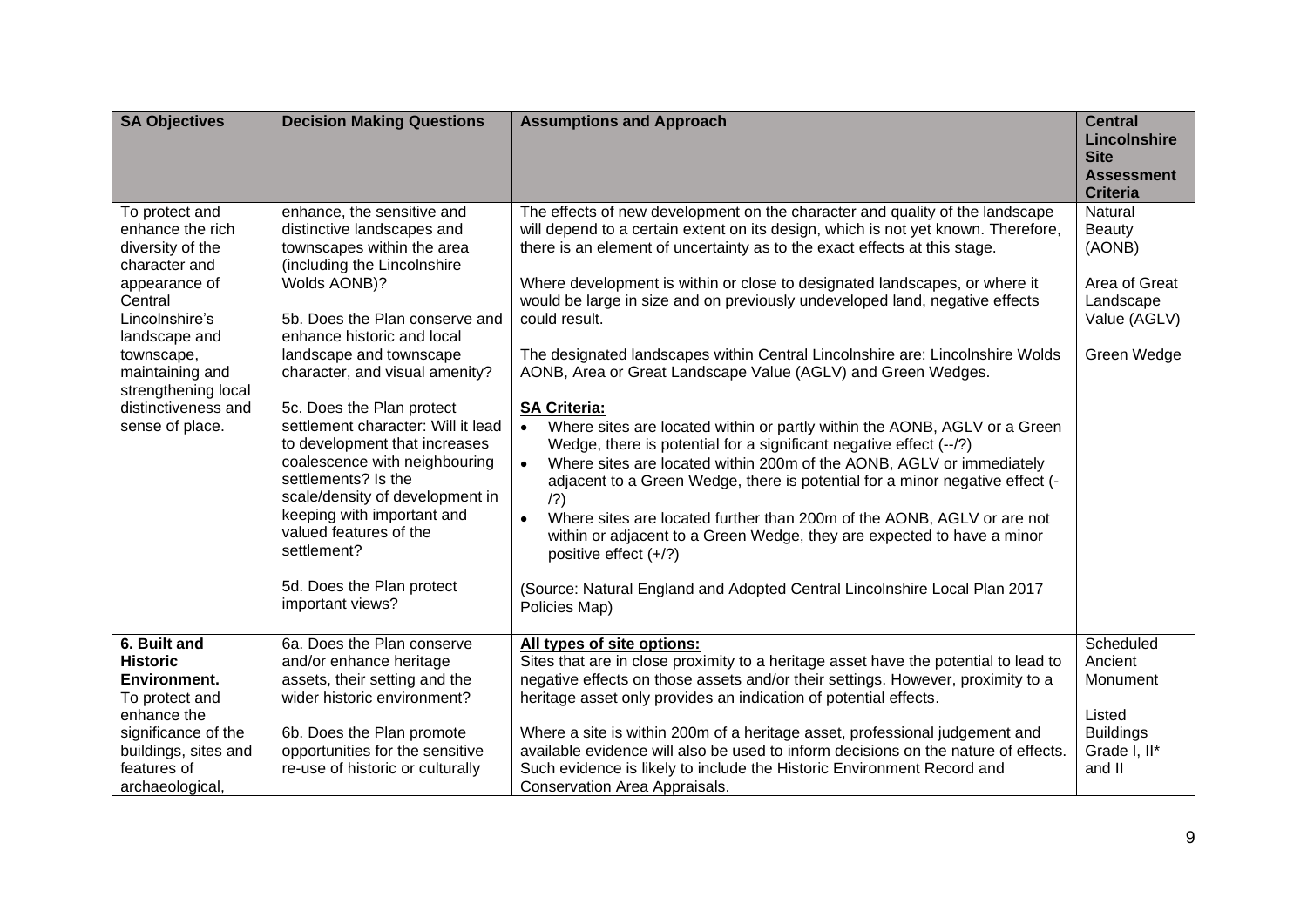| <b>SA Objectives</b>                                                                                                                                                    | <b>Decision Making Questions</b>                                                                                                                                                                                                                                                                                                                                                                                                                                                                                                                                                                                                       | <b>Assumptions and Approach</b>                                                                                                                                                                                                                                                                                                                                                                                                                                                                                                                                                                                                                                                                                                                                                                                                                                                                                                                                                                                                                                                                                                                                                                                                                                                                                                                                                                                                                                                                                                                                                                                            | <b>Central</b><br><b>Lincolnshire</b><br><b>Site</b><br><b>Assessment</b><br><b>Criteria</b> |
|-------------------------------------------------------------------------------------------------------------------------------------------------------------------------|----------------------------------------------------------------------------------------------------------------------------------------------------------------------------------------------------------------------------------------------------------------------------------------------------------------------------------------------------------------------------------------------------------------------------------------------------------------------------------------------------------------------------------------------------------------------------------------------------------------------------------------|----------------------------------------------------------------------------------------------------------------------------------------------------------------------------------------------------------------------------------------------------------------------------------------------------------------------------------------------------------------------------------------------------------------------------------------------------------------------------------------------------------------------------------------------------------------------------------------------------------------------------------------------------------------------------------------------------------------------------------------------------------------------------------------------------------------------------------------------------------------------------------------------------------------------------------------------------------------------------------------------------------------------------------------------------------------------------------------------------------------------------------------------------------------------------------------------------------------------------------------------------------------------------------------------------------------------------------------------------------------------------------------------------------------------------------------------------------------------------------------------------------------------------------------------------------------------------------------------------------------------------|----------------------------------------------------------------------------------------------|
| historic or<br>architectural and<br>artistic interest and<br>their settings, and<br>ensure new<br>buildings, spaces<br>and places are<br>designed to a high<br>quality. | important buildings or areas<br>where appropriate?<br>6c. Does the Plan promote<br>sustainable and appropriately<br>managed access to, as well as<br>enjoyment and understanding<br>of, historic assets for visitors<br>and residents?<br>6d. Does the Plan help to<br>improve understanding of the<br>area's heritage and culture?<br>6e. Does the Plan provide<br>opportunities to enhance the<br>quality of the public realm?<br>6f. Does the Plan provide,<br>protect or enhance locations for<br>cultural activities, including the<br>arts?<br>6g. Does the Plan promote high<br>quality design and sustainable<br>construction? | In all cases, the effects are uncertain, as they will depend on the exact scale,<br>design and layout of new development and mitigation measures, which may<br>include opportunities to enhance the setting of heritage assets.<br>The following heritage assets will be considered:<br><b>Scheduled Monuments</b><br>$\bullet$<br><b>Listed Buildings</b><br>$\bullet$<br><b>Registered Parks and Gardens</b><br>$\bullet$<br><b>Registered Battlefields</b><br>$\bullet$<br><b>Conservation Areas</b><br>$\bullet$<br>Non-designated heritage assets on a local list<br>$\bullet$<br><b>SA Criteria:</b><br>Sites that are within, or partly within a heritage asset or have a heritage<br>$\bullet$<br>asset on site, which would involve the loss of, or substantial harm to, a<br>heritage asset or its setting, could have a significant negative impact (--/?)<br>Sites that are within, or partly within a heritage asset or have a heritage<br>$\bullet$<br>asset on site, with potential to cause harm, or are within 200m of a heritage<br>asset, may have a minor negative impact (-/?)<br>Sites that are over 200m from any heritage asset are assumed to have a<br>$\bullet$<br>positive effect (+/?), although this is uncertain as effects may extend<br>beyond 200m in some cases (professional judgement will be used in such<br>cases)<br>Sites which have potential for heritage assets to be enhanced, brought<br>$\bullet$<br>back into use and their significance to be better revealed could have a<br>significant positive effect $(++/-)$<br>(Source: Historic England and Local Authority Data) | Conservation<br>Area<br><b>Historic Parks</b><br>and Gardens                                 |
| 7. Natural<br><b>Resources - Water.</b>                                                                                                                                 | 7a. Does the Plan maintain and<br>enhance water quality, including<br>contributing to meeting the                                                                                                                                                                                                                                                                                                                                                                                                                                                                                                                                      | All types of site options:                                                                                                                                                                                                                                                                                                                                                                                                                                                                                                                                                                                                                                                                                                                                                                                                                                                                                                                                                                                                                                                                                                                                                                                                                                                                                                                                                                                                                                                                                                                                                                                                 | n/a                                                                                          |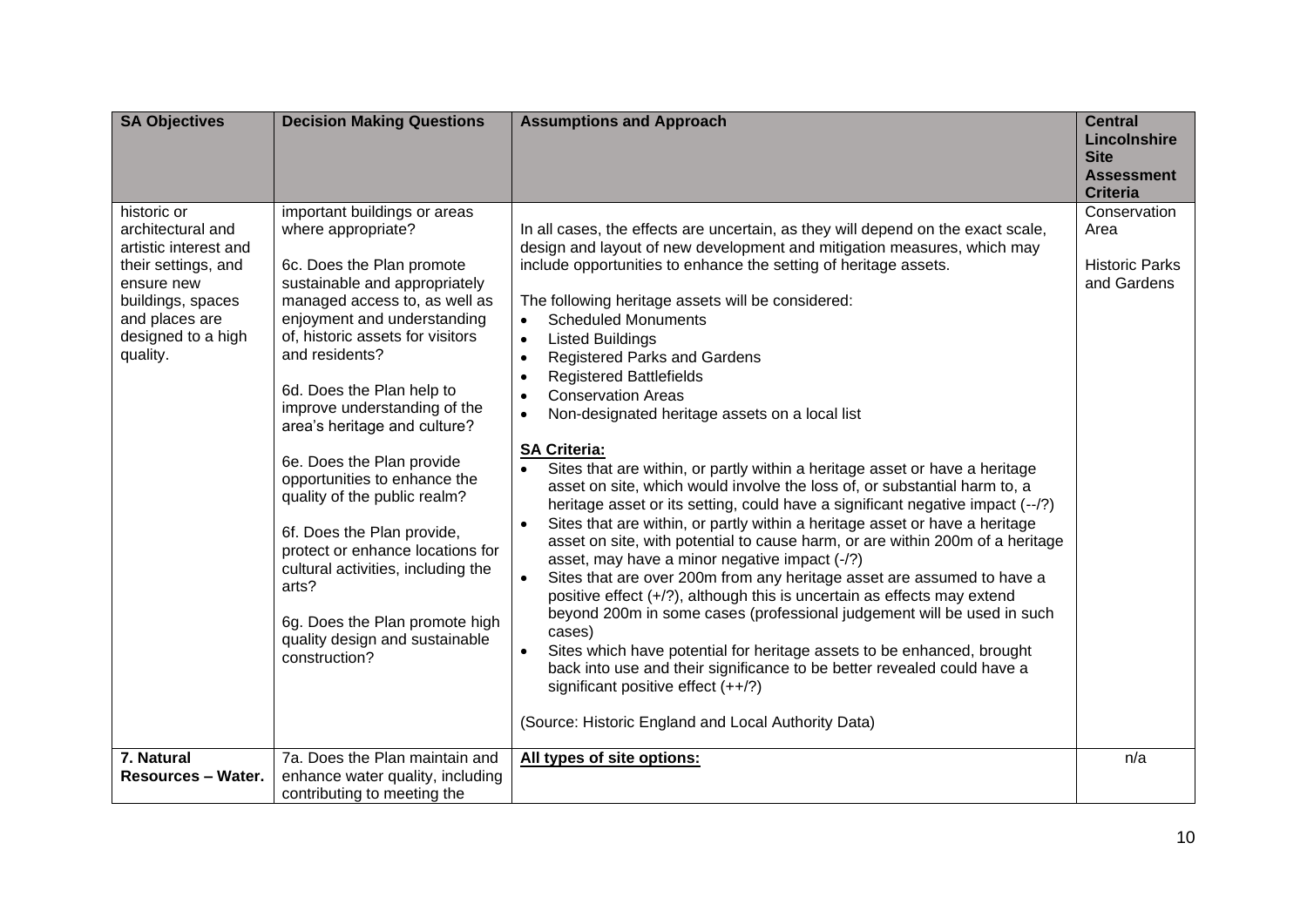| <b>SA Objectives</b>                                                                           | <b>Decision Making Questions</b>                                                                                                                                                                                                                                                                             | <b>Assumptions and Approach</b>                                                                                                                                                                                                                                                                                                                                                                                                                                                                                                                                                                                                                                                                                                                                                                                                                                                                                                                                                                                            | <b>Central</b><br>Lincolnshire<br><b>Site</b><br><b>Assessment</b><br><b>Criteria</b> |
|------------------------------------------------------------------------------------------------|--------------------------------------------------------------------------------------------------------------------------------------------------------------------------------------------------------------------------------------------------------------------------------------------------------------|----------------------------------------------------------------------------------------------------------------------------------------------------------------------------------------------------------------------------------------------------------------------------------------------------------------------------------------------------------------------------------------------------------------------------------------------------------------------------------------------------------------------------------------------------------------------------------------------------------------------------------------------------------------------------------------------------------------------------------------------------------------------------------------------------------------------------------------------------------------------------------------------------------------------------------------------------------------------------------------------------------------------------|---------------------------------------------------------------------------------------|
| To protect and<br>enhance water<br>resources and their<br>quality in Central<br>Lincolnshire.  | objectives of the Water<br>Framework Directive?<br>7b. Does the Plan encourage<br>water efficiency?<br>7c. Does the Plan ensure that<br>demand for water will be within<br>the available capacity of<br>existing water systems<br>infrastructure (e.g. water supply<br>and sewage)?                          | New development leads to an increase in demand for sewerage services and<br>hence reduces the wastewater network capacity. However, the direct effects on<br>this objective will depend on the capacity of the wastewater network to treat the<br>additional waste created by the amount of development proposed.<br>The location of new development may affect water quality due to proximity to<br>sensitive groundwater receptors, although there is some uncertainty, as it will<br>depend on the construction activities undertaken and mitigation measures<br>used.<br><b>SA Criteria:</b><br>Sites that fall within Source Protection Zone 1 may have a significant<br>negative effect on this objective (--/?)<br>Sites that fall within Source Protection Zone 2 or 3 may have a minor<br>$\bullet$<br>negative effect on this objective (-/?)<br>Sites that are not within a Source Protection Zone are likely to have a<br>$\bullet$<br>negligible effect on this objective (0)<br>(Source: Environment Agency) |                                                                                       |
| 8. Pollution<br>To minimise<br>pollution (air, noise<br>and light) and<br>improve air quality. | 8a. Does the Plan maintain and<br>improve local air quality?<br>8b. Does the Plan help to<br>improve residential amenity,<br>including potential to reduce<br>light, smell and noise pollution?<br>8c. Does the Plan result in an<br>adverse change to the<br>character of nighttime lighting<br>conditions? | 8.1 Air pollution<br>Site options that are within, or within close proximity to, and Air Quality<br>Management Areas (AQMAs), could increase levels of air pollution in those<br>areas as a result of increased vehicle traffic. Currently there is 1 AQMA<br>designated within Lincoln.<br><b>SA Criteria:</b><br>Housing, employment and mixed-use sites that are within and AQMA, or<br>within 100m of an AQMA boundary, are likely to have a significant negative<br>effect on air quality (--)<br>Housing, employment and mixed-use sites that are between 100m and 1km<br>$\bullet$<br>of an AQMA are likely to have a minor negative effect on air quality (-)                                                                                                                                                                                                                                                                                                                                                      | <b>Air Pollution</b>                                                                  |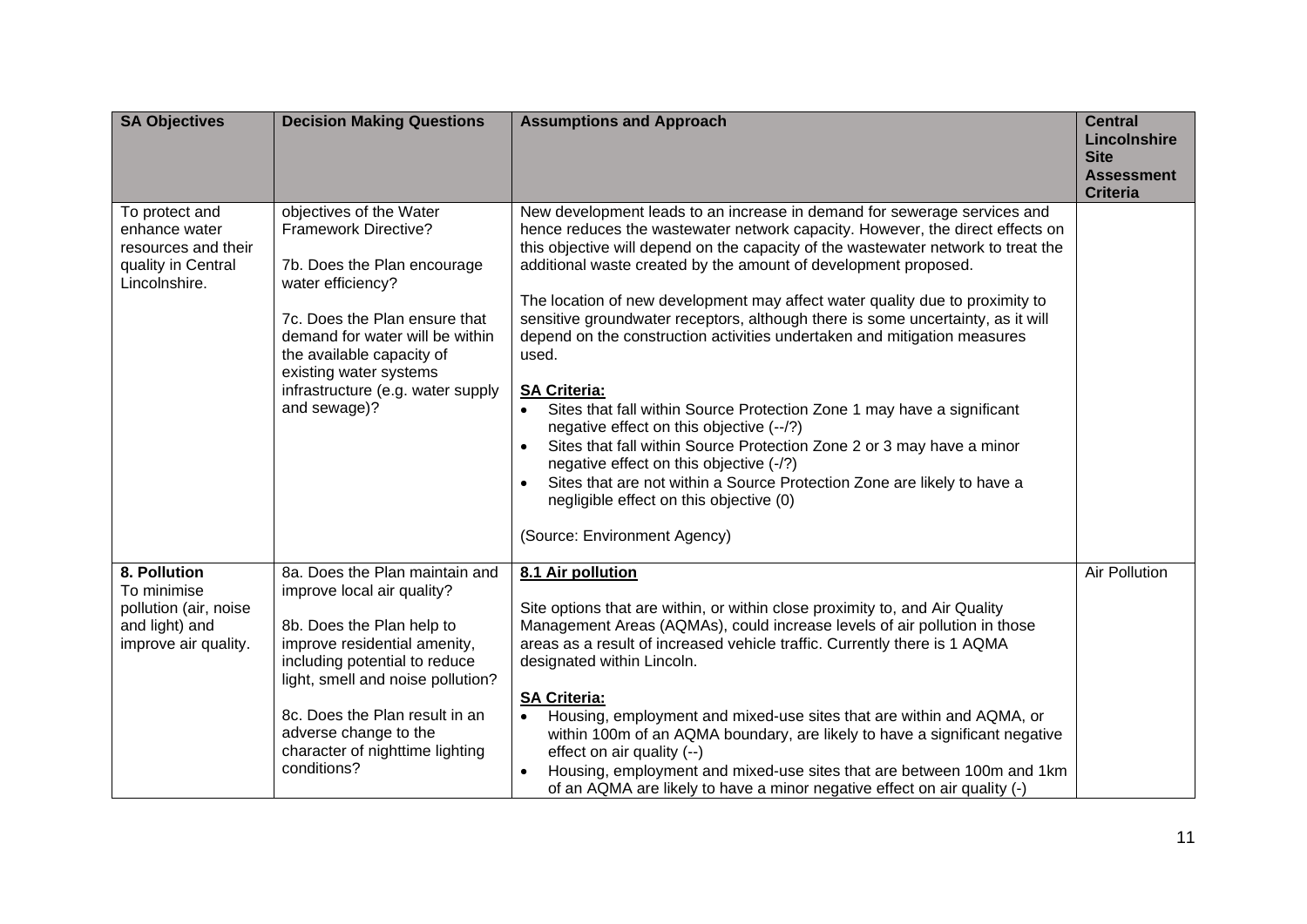| <b>SA Objectives</b> | <b>Decision Making Questions</b> | <b>Assumptions and Approach</b>                                                                                                                                                                                                                                                                                                                                                                                                                                                                                         | <b>Central</b><br>Lincolnshire<br><b>Site</b><br><b>Assessment</b><br><b>Criteria</b> |
|----------------------|----------------------------------|-------------------------------------------------------------------------------------------------------------------------------------------------------------------------------------------------------------------------------------------------------------------------------------------------------------------------------------------------------------------------------------------------------------------------------------------------------------------------------------------------------------------------|---------------------------------------------------------------------------------------|
|                      |                                  | Gypsy and Traveller sites that are within and AQMA, or within 100m of an<br>AQMA boundary, are likely to have a minor negative effect on air quality<br>(due to a lower number of vehicle movements likely to be associated with<br>these sites) (-)<br>All sites that are further than 1km from an AQMA are likely to have a minor<br>positive effect $(+)$ .<br>(Source: Local Authority Data)                                                                                                                        |                                                                                       |
|                      |                                  | 8.2 Noise pollution<br>In relation to noise pollution, the location of new development in relation to<br>sources of noise pollution can lead to negative impacts on human health. The<br>exact effects are uncertain, as they are dependent on the ability of these effects<br>to be mitigated; either through site layout, use of planning conditions or design<br>solutions.                                                                                                                                          | n/a                                                                                   |
|                      |                                  | Housing, mixed use (incorporating housing) and gypsy and traveller site<br>options<br><b>SA Criteria:</b><br>Sites that are immediately adjacent to the strategic road network (A road)<br>may have a significant negative effect (--/?)<br>Sites that are within close proximity (less than 100m) to the strategic road<br>network (A road) may have a minor negative effect (-/?)<br>Sites that are not within close proximity to the strategic road network (A<br>road) are likely to have a negligible effect (0/?) |                                                                                       |
|                      |                                  | (Source: Google Maps)<br><b>Employment sites:</b><br>Employment development in close proximity to residential areas may have<br>negative effects on the amenity of existing residents as a result of increased                                                                                                                                                                                                                                                                                                          |                                                                                       |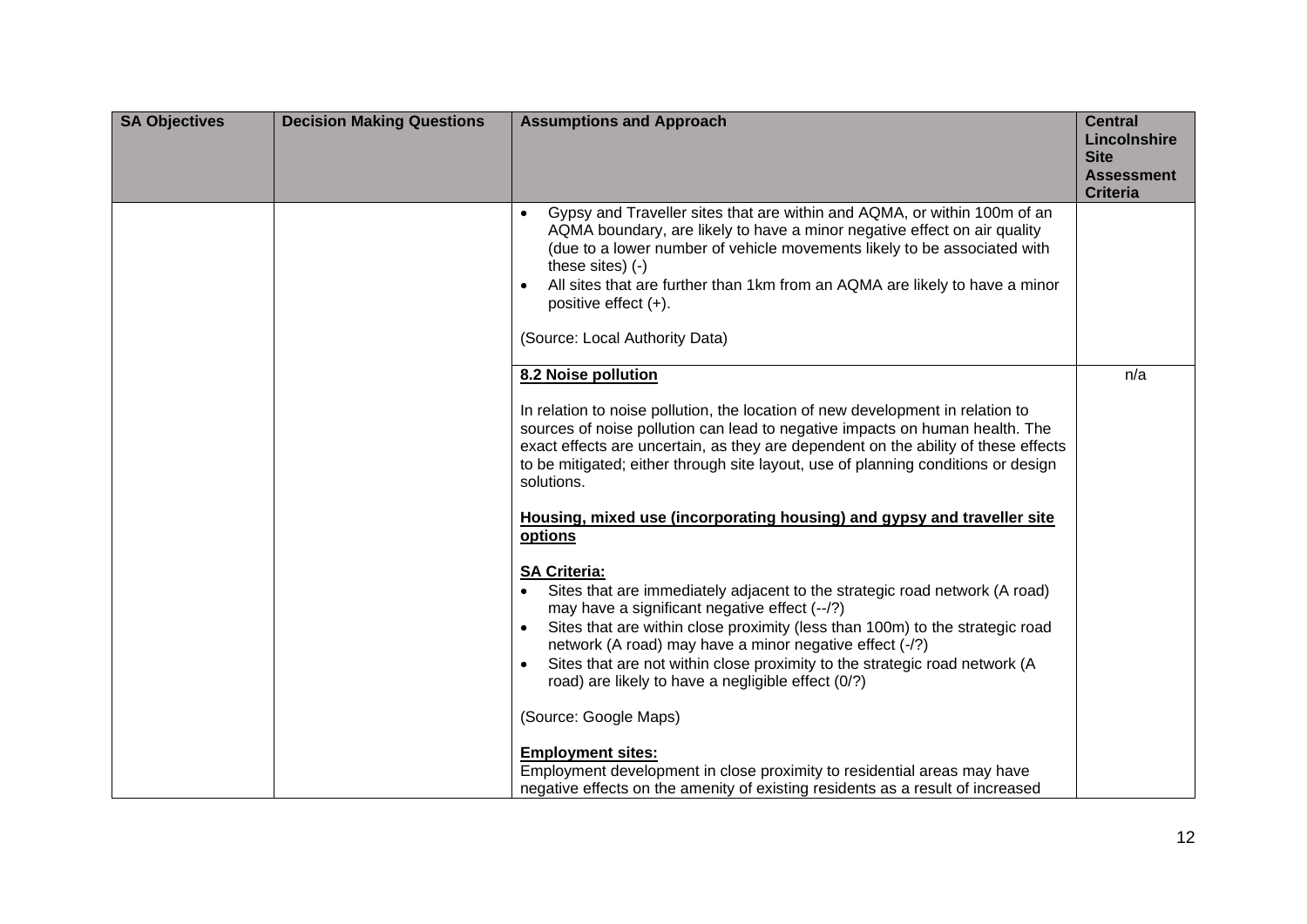| <b>SA Objectives</b>                                                                                                                                       | <b>Decision Making Questions</b>                                                                                                                                                                                                                                                                                                                                                                                                              | <b>Assumptions and Approach</b>                                                                                                                                                                                                                                                                                                                                                                                                                                                                                                                                                                                                                                                                                                                                                                                                                                                                                | <b>Central</b><br>Lincolnshire<br><b>Site</b><br><b>Assessment</b><br><b>Criteria</b> |
|------------------------------------------------------------------------------------------------------------------------------------------------------------|-----------------------------------------------------------------------------------------------------------------------------------------------------------------------------------------------------------------------------------------------------------------------------------------------------------------------------------------------------------------------------------------------------------------------------------------------|----------------------------------------------------------------------------------------------------------------------------------------------------------------------------------------------------------------------------------------------------------------------------------------------------------------------------------------------------------------------------------------------------------------------------------------------------------------------------------------------------------------------------------------------------------------------------------------------------------------------------------------------------------------------------------------------------------------------------------------------------------------------------------------------------------------------------------------------------------------------------------------------------------------|---------------------------------------------------------------------------------------|
|                                                                                                                                                            |                                                                                                                                                                                                                                                                                                                                                                                                                                               | noise and light pollution, however this is uncertain as it will depend on the<br>nature of businesses on the site.<br><b>SA Criteria:</b><br>Sites that are surrounded by existing residential development to all<br>$\bullet$<br>boundaries may have a significant negative effect (--/?)<br>Sites that are not surrounded by existing residential development but are<br>$\bullet$<br>within 100m of residential use may have a minor negative effect (-/?)<br>Sites that are more than 100m of existing residential development are likely<br>$\bullet$<br>to have a negligible effect $(-2)$<br>(Source: Google Maps)                                                                                                                                                                                                                                                                                      |                                                                                       |
| 9. Natural<br><b>Resources - Land</b><br>Use and Soils.<br>To protect and<br>enhance soil and<br>land resources and<br>quality in Central<br>Lincolnshire. | 9a. Does the Plan minimise the<br>loss of the best and most<br>versatile agricultural land to<br>development?<br>9b. Does the Plan maximise the<br>provision of housing<br>development on previously<br>developed land?<br>9c. Does the Plan maximise the<br>provision of employment<br>development on previously<br>developed land?<br>9d. Does the Plan reduce the<br>amount of contaminated,<br>derelict and vacant land and<br>buildings? | 9.1 Agricultural Land<br>All types of site options:<br>The scoring for this objective takes into account whether the site is brownfield<br>or greenfield and also the agricultural land grade to assess whether<br>development would impact on the best and most versatile land. Loss of<br>greenfield land and/or agricultural land will have a permanent, long term impact<br>on this objective.<br><b>SA Criteria:</b><br>Sites that are mainly or entirely greenfield where approximately 50% or<br>more is grade 1 or 2 agricultural land are likely to result in significant<br>negative effects (--)<br>Sites that are mainly or entirely greenfield where approximately less than<br>$\bullet$<br>50% of the site is within grade 1 and 2 and/or within grade 3 could have a<br>minor negative effect (-)<br>Sites that are grade 4, 5 or non-agricultural would have a minor positive<br>$effect (+)$ | Agricultural<br>Land<br>Classification                                                |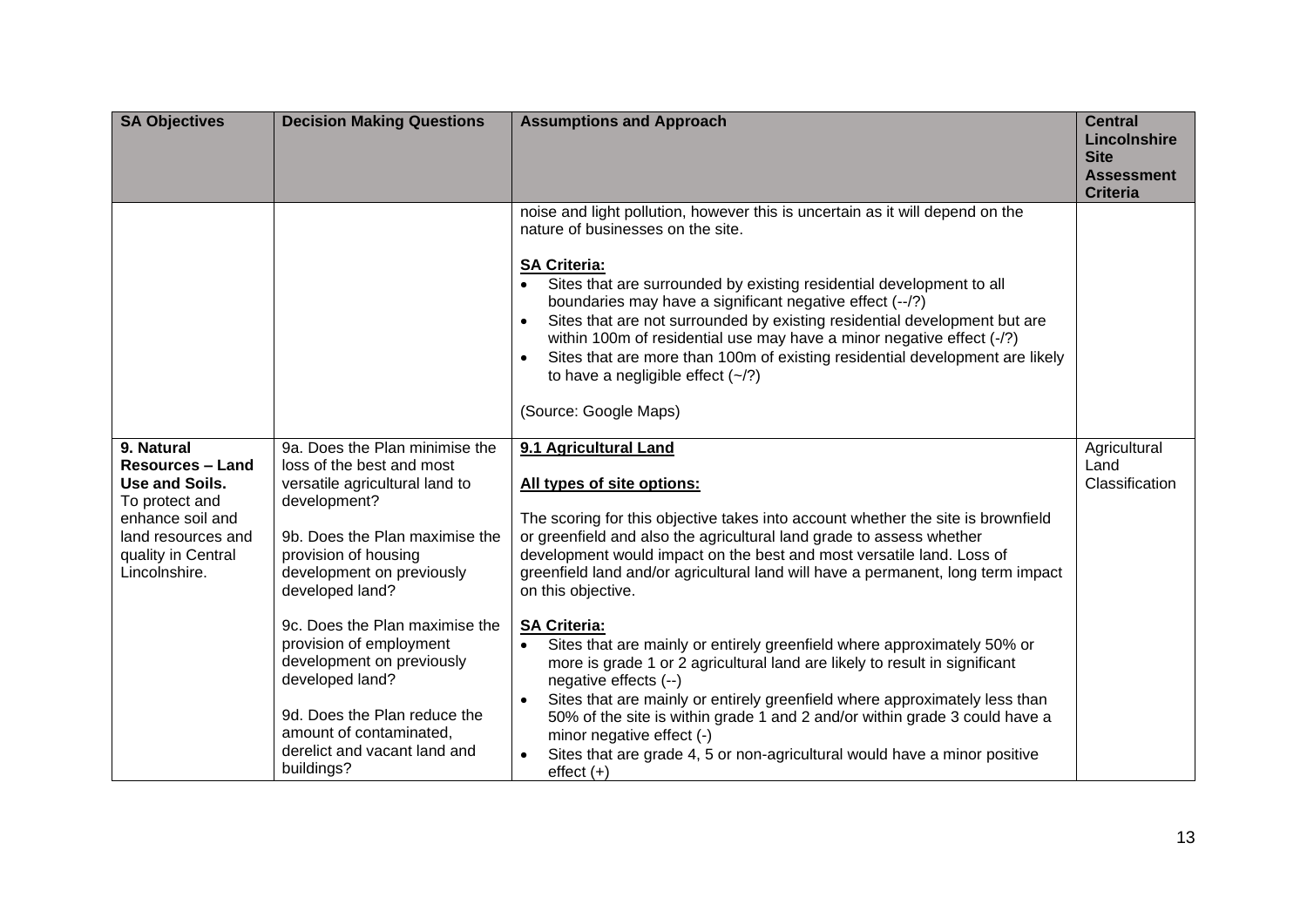| <b>SA Objectives</b>                                                                                                                                                   | <b>Decision Making Questions</b>                                                                                                                                                                                                                                                                                                                      | <b>Assumptions and Approach</b>                                                                                                                                                                                                                                                                                                                                                                                                                                                                | <b>Central</b><br>Lincolnshire<br><b>Site</b><br><b>Assessment</b><br><b>Criteria</b> |
|------------------------------------------------------------------------------------------------------------------------------------------------------------------------|-------------------------------------------------------------------------------------------------------------------------------------------------------------------------------------------------------------------------------------------------------------------------------------------------------------------------------------------------------|------------------------------------------------------------------------------------------------------------------------------------------------------------------------------------------------------------------------------------------------------------------------------------------------------------------------------------------------------------------------------------------------------------------------------------------------------------------------------------------------|---------------------------------------------------------------------------------------|
|                                                                                                                                                                        | 9e. Does the Plan avoid the<br>sterilisation of mineral deposits?                                                                                                                                                                                                                                                                                     | Sites that comprise of urban land would have a significant positive effect<br>$\bullet$<br>$(++)$<br>(Source: Natural England)                                                                                                                                                                                                                                                                                                                                                                 |                                                                                       |
|                                                                                                                                                                        |                                                                                                                                                                                                                                                                                                                                                       | 9.2 Minerals Resource<br>All types of site options:                                                                                                                                                                                                                                                                                                                                                                                                                                            | <b>Minerals</b><br>Safeguarding<br>Area                                               |
|                                                                                                                                                                        |                                                                                                                                                                                                                                                                                                                                                       | <b>SA Criteria:</b><br>Sites that are within or partly within a Minerals Safeguarding Area could<br>have a significant negative effect (--)<br>Sites that are not within a Mineral Safeguarding Area will have a significant<br>$\bullet$<br>positive effect $(++)$                                                                                                                                                                                                                            |                                                                                       |
|                                                                                                                                                                        |                                                                                                                                                                                                                                                                                                                                                       | (Source: Lincolnshire County Council Minerals and Waste Local Plan)                                                                                                                                                                                                                                                                                                                                                                                                                            |                                                                                       |
| 10. Waste.<br>To minimise the<br>amount of waste<br>generated across all<br>sectors and increase<br>the re-use, recycling<br>and recovery rates<br>of waste materials. | 10a. Does the Plan encourage<br>the reuse and recycling of<br>waste in line with the waste<br>hierarchy?<br>10b. Does the Plan minimise<br>the demand for raw materials?<br>10c. Does the Plan promote the<br>reduction of waste through<br>construction and demolition,<br>and maximising the use of<br>recycled materials, including<br>aggregates? | All types of site options:<br>All new development will increase the generation of waste, regardless of<br>location. It cannot be assumed that a large site or a site in close proximity to a<br>household waste recycling centre, will lead to a reduction in waste.<br>Opportunities for reducing or re-using waste will be dependent on scheme<br>design and the choices made by new residents and employees.<br>This objective can therefore be scoped out for the assessment of all sites. | n/a                                                                                   |
| 11. Climate Change                                                                                                                                                     | 11a. Does the Plan minimise                                                                                                                                                                                                                                                                                                                           | All types of site options:                                                                                                                                                                                                                                                                                                                                                                                                                                                                     | n/a                                                                                   |
| <b>Effects and Energy.</b>                                                                                                                                             | greenhouse gas emissions?                                                                                                                                                                                                                                                                                                                             |                                                                                                                                                                                                                                                                                                                                                                                                                                                                                                |                                                                                       |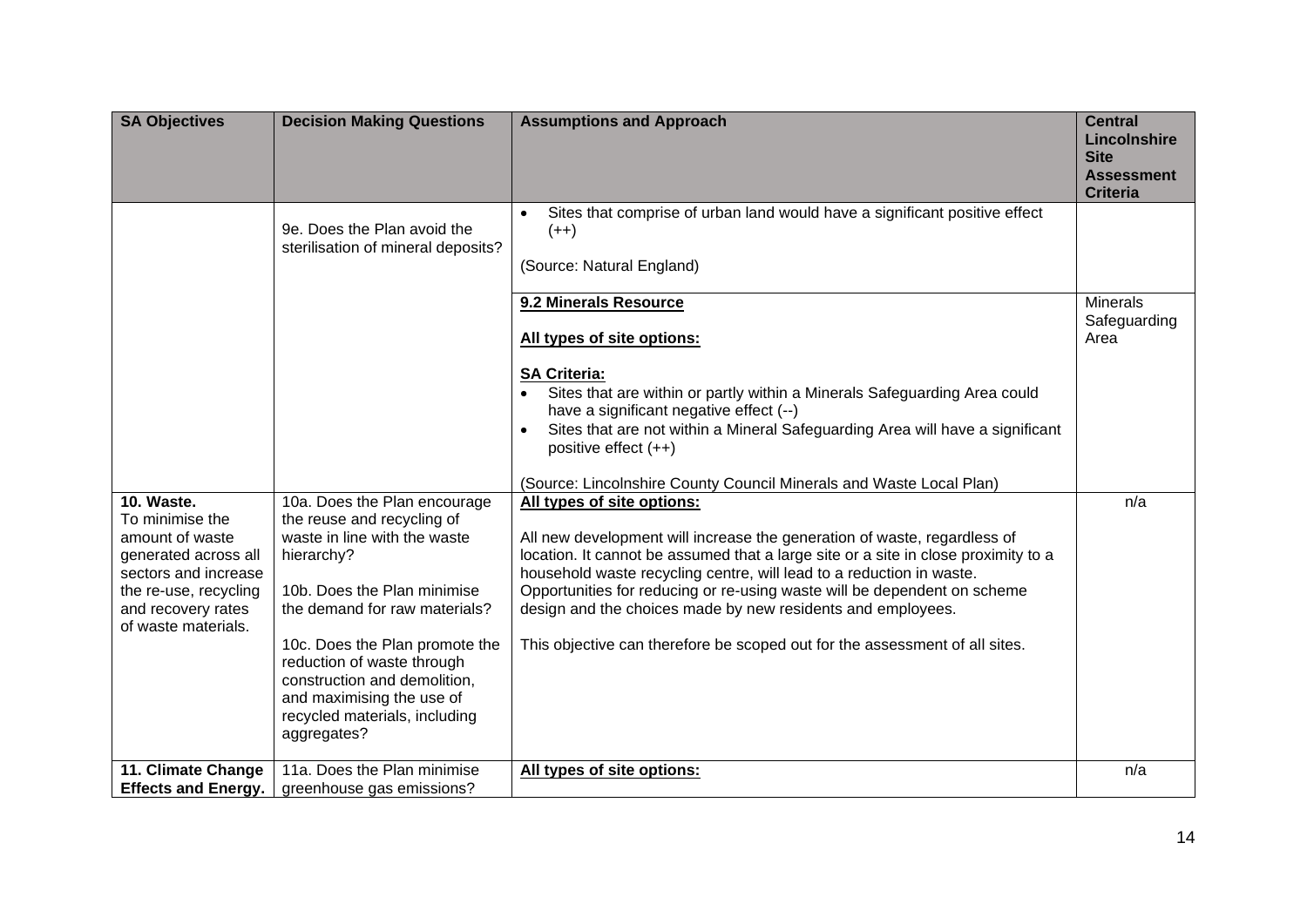| <b>SA Objectives</b>                                                                                                                                                                                                                                                                                                                       | <b>Decision Making Questions</b>                                                                                                                                                                                                                                                                                                                                                                            | <b>Assumptions and Approach</b>                                                                                                                                                                                                                                                                                                                                                                                                                                                                                                                                                                                                                                                                                                                                                                                                    | <b>Central</b><br>Lincolnshire<br><b>Site</b><br><b>Assessment</b><br><b>Criteria</b> |
|--------------------------------------------------------------------------------------------------------------------------------------------------------------------------------------------------------------------------------------------------------------------------------------------------------------------------------------------|-------------------------------------------------------------------------------------------------------------------------------------------------------------------------------------------------------------------------------------------------------------------------------------------------------------------------------------------------------------------------------------------------------------|------------------------------------------------------------------------------------------------------------------------------------------------------------------------------------------------------------------------------------------------------------------------------------------------------------------------------------------------------------------------------------------------------------------------------------------------------------------------------------------------------------------------------------------------------------------------------------------------------------------------------------------------------------------------------------------------------------------------------------------------------------------------------------------------------------------------------------|---------------------------------------------------------------------------------------|
| To minimise the<br>effects of climate<br>change by<br>developing the<br>area's renewable<br>energy resources,<br>reducing<br>dependency on<br>fossil fuels, minimise<br>energy usage, and<br>to reduce<br>greenhouse gas<br>emissions from the<br>area contributing to<br>the achievement of a<br>carbon net-zero<br>Central Lincolnshire. | 11b. Does the plan minimise<br>the use of fossil fuels?<br>11c. Will the Plan minimise the<br>need for energy consumption?<br>11d. Does the Plan promote<br>energy efficiency?<br>11e. Will the Plan encourage<br>the production and/or use of<br>renewable forms of energy?<br>11f. Does the Plan promote the<br>use of sustainable modes of<br>transport?                                                 | Promoting an increase in renewable energy generation, improvements in<br>energy efficiency and a reduction in greenhouse gas emissions from new<br>housing, employment or mixed-use sites will be dependent on scheme design<br>and construction methods, rather than the location of new development.<br>This objective can therefore be scoped out for the assessment of all sites.                                                                                                                                                                                                                                                                                                                                                                                                                                              |                                                                                       |
| 12. Climate<br>Change<br><b>Adaptation and</b><br><b>Flood Risk.</b><br>To ensure Central<br>Lincolnshire adapts<br>to the effects of<br>climate change, both<br>now and in the<br>future through<br>careful planning and<br>design of<br>development,<br>including reducing<br>and managing the                                           | 12a. Does the Plan encourage<br>the use sustainable<br>construction and design<br>principles, such as maximising<br>passive solar gain and<br>minimising run-off from<br>development?<br>12b. Does the Plan encourage<br>the adaptability of people,<br>property and wildlife to the<br>impacts of climate change?<br>12c. Does the Plan seek to<br>minimise the impacts of climate<br>change on health and | The latest Environment Agency Flood Risk Zones will be used to assess each<br>site in terms of vulnerability to flooding. Site options within high flood risk areas<br>could place the development, or the surrounding area, at risk of flooding.<br>National planning policy steers development to areas with the lowest probability<br>of flooding (Flood Zone 1). National Planning Practice Guidance identifies<br>which types of land uses are considered to be appropriate in Flood Zones 2, 3a<br>and 3b.<br>Housing and mixed use (incorporating housing) site options<br>National planning policy identifies residential as a more vulnerable use, which is<br>suitable in areas of Flood Zone 1 and 2, but would require an exception test in<br>Flood Zone 3a and is unsuitable in Flood Zone 3b.<br><b>SA criteria</b> | Flood risk                                                                            |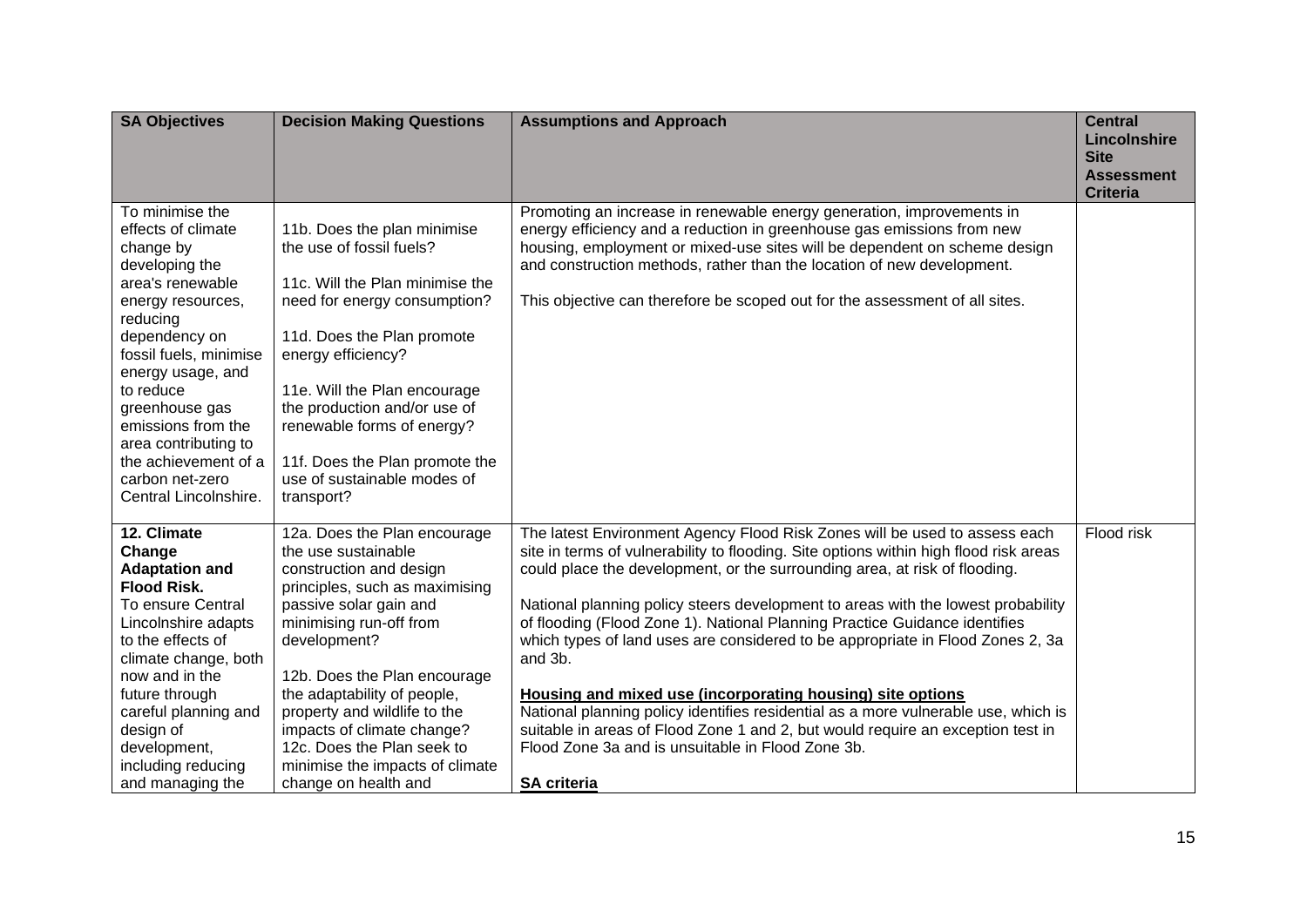| <b>SA Objectives</b>                  | <b>Decision Making Questions</b>                                                                                                                                                                                                                                                                                                                                                                                                                                                                                                  | <b>Assumptions and Approach</b>                                                                                                                                                                                                                                                                                                                                                                                                                                                                                                                                                                                                                                                                                                                                                                                                                                                                                                                                                                                                                                                                                                                                                                                                                                                                                                                                                                                                                                                                                                                                                                                                                                   | <b>Central</b><br>Lincolnshire<br><b>Site</b><br><b>Assessment</b><br><b>Criteria</b> |
|---------------------------------------|-----------------------------------------------------------------------------------------------------------------------------------------------------------------------------------------------------------------------------------------------------------------------------------------------------------------------------------------------------------------------------------------------------------------------------------------------------------------------------------------------------------------------------------|-------------------------------------------------------------------------------------------------------------------------------------------------------------------------------------------------------------------------------------------------------------------------------------------------------------------------------------------------------------------------------------------------------------------------------------------------------------------------------------------------------------------------------------------------------------------------------------------------------------------------------------------------------------------------------------------------------------------------------------------------------------------------------------------------------------------------------------------------------------------------------------------------------------------------------------------------------------------------------------------------------------------------------------------------------------------------------------------------------------------------------------------------------------------------------------------------------------------------------------------------------------------------------------------------------------------------------------------------------------------------------------------------------------------------------------------------------------------------------------------------------------------------------------------------------------------------------------------------------------------------------------------------------------------|---------------------------------------------------------------------------------------|
| risk of flooding from<br>all sources. | wellbeing, particularly on<br>vulnerable groups in society?<br>12d. Does the Plan seek to<br>avoid development in areas at<br>risk of flooding?<br>12e. Will the Plan manage and<br>reduce flood risk overall and<br>ensure there is no negative<br>impact on third parties, taking<br>into account the impacts of<br>climate change?<br>12f. Does the Plan tackle<br>existing flood risk problems<br>where appropriate?<br>12g. Does the Plan promote the<br>provision of sustainable<br>drainage (SuDs) in new<br>developments? | Sites where more than approximately 50% of the site is located within<br>$\bullet$<br>Flood Zone 3a or 3b are likely to have a significant negative effect (--)<br>Sites that are entirely or mainly within Flood Zone 2, with/or Flood Zone 3<br>$\bullet$<br>on less than approximately 50% of the site, are likely to have a minor<br>negative effect (-)<br>Sites that are entirely or mainly within Flood Zone 1 are likely to have a<br>$\bullet$<br>minor positive effect $(+)$<br>(Source: Environment Agency)<br><b>Gypsy and Traveller site options:</b><br>National Planning Practice Guidance identifies caravans, mobile homes and<br>park homes intended for permanent residential use as a 'highly vulnerable use',<br>which is suitable in areas of flood zone 1 but would require an exception test in<br>flood zone 2 and is unsuitable in flood zones 3a and 3b.<br><b>SA criteria</b><br>Sites where more than approximately 50% of the site is located within<br>Flood Zones 3 are likely to have significant negative effects on this<br>objective (--)<br>Sites where more than approximately 50% of the site is located within<br>$\bullet$<br>Flood Zones 2 are likely to have minor negative effects on this objective<br>$(-)$<br>Sites that are entirely or mainly within Flood Zone 1 are likely to have a<br>$\bullet$<br>minor positive effect $(+)$<br>(Source: Environment Agency)<br><b>Employment site options:</b><br>National Planning Practice Guidance identifies offices and general industry as a<br>'less vulnerable use', which is suitable in areas of Flood Zones 1, 2 and 3a but<br>is unsuitable in Flood Zone 3b. |                                                                                       |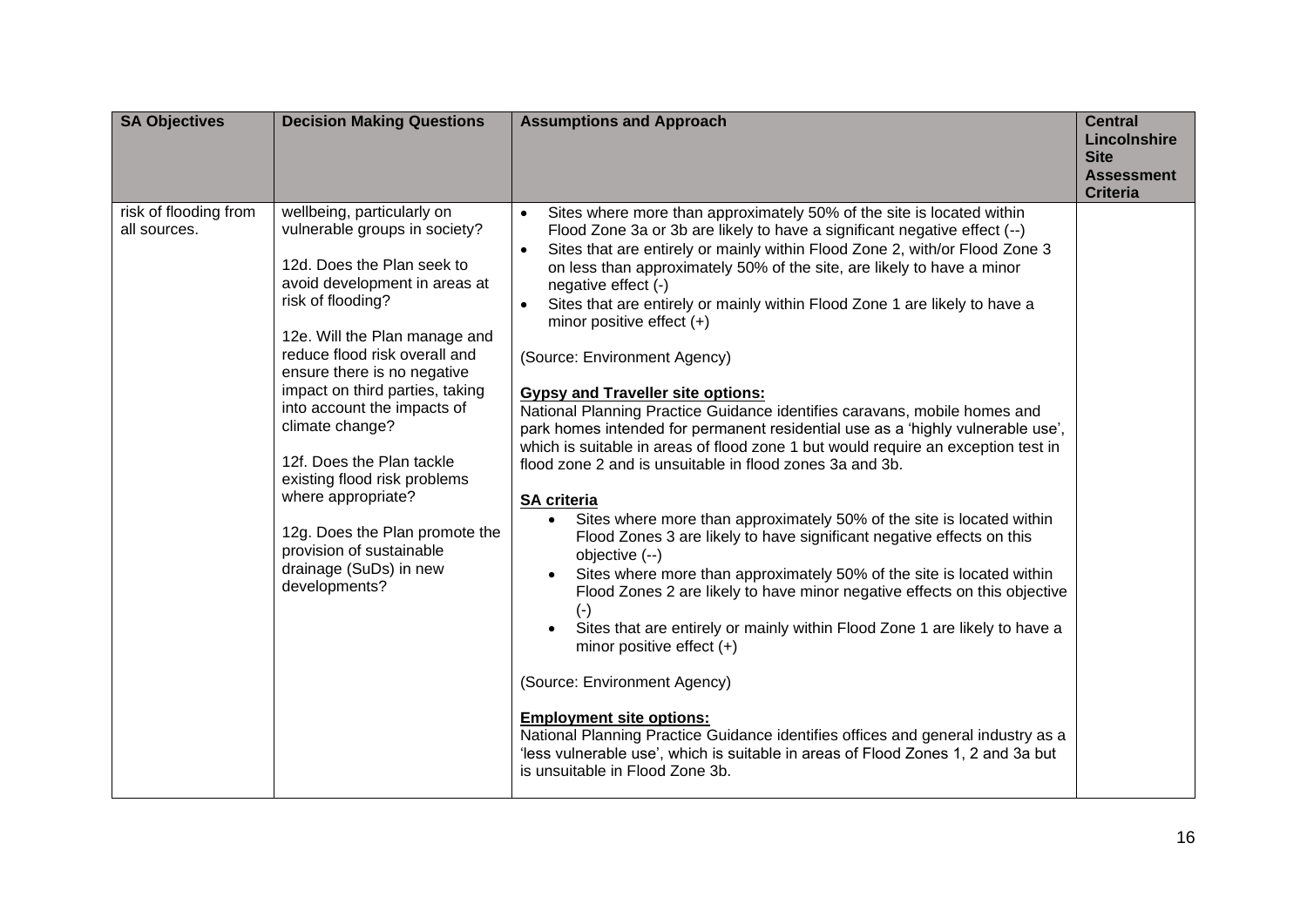| <b>SA Objectives</b>                                                                                                                                                                                                                                                                                                                                                               | <b>Decision Making Questions</b>                                                                                                                                                                                                                                                                                                                                                                                                                           | <b>Assumptions and Approach</b>                                                                                                                                                                                                                                                                                                                                                                                                                                                                                                                                                                                                                                                                                                                                                                                                                                                                                                                                                                                               | <b>Central</b><br>Lincolnshire<br><b>Site</b><br><b>Assessment</b><br><b>Criteria</b> |
|------------------------------------------------------------------------------------------------------------------------------------------------------------------------------------------------------------------------------------------------------------------------------------------------------------------------------------------------------------------------------------|------------------------------------------------------------------------------------------------------------------------------------------------------------------------------------------------------------------------------------------------------------------------------------------------------------------------------------------------------------------------------------------------------------------------------------------------------------|-------------------------------------------------------------------------------------------------------------------------------------------------------------------------------------------------------------------------------------------------------------------------------------------------------------------------------------------------------------------------------------------------------------------------------------------------------------------------------------------------------------------------------------------------------------------------------------------------------------------------------------------------------------------------------------------------------------------------------------------------------------------------------------------------------------------------------------------------------------------------------------------------------------------------------------------------------------------------------------------------------------------------------|---------------------------------------------------------------------------------------|
|                                                                                                                                                                                                                                                                                                                                                                                    |                                                                                                                                                                                                                                                                                                                                                                                                                                                            | <b>SA criteria</b><br>Sites that are entirely or mainly (more than 50%) within Flood Zone 3b are<br>$\bullet$<br>likely to have a significant negative effect (--)<br>Sites that are entirely or mainly (more than 50%) within Flood Zone 2 are<br>$\bullet$<br>likely to have a minor negative effect (-)<br>Sites that are entirely or mainly within Flood Zone 1 are likely to have a<br>$\bullet$<br>minor positive effect $(+)$<br>(Source: Environment Agency)                                                                                                                                                                                                                                                                                                                                                                                                                                                                                                                                                          |                                                                                       |
| 13. Transport and<br>Accessibility.<br>To make efficient<br>use of the existing<br>transport<br>infrastructure,<br>reduce the need to<br>travel by car,<br>improve accessibility<br>to jobs and services<br>for all and to ensure<br>that all journeys are<br>undertaken by the<br>most sustainable<br>travel modes<br>(particularly public<br>transport, walking<br>and cycling). | 13a. Does the Plan reduce the<br>number and length of journeys<br>undertaken by car?<br>13b. Does the Plan require<br>development to utilise and<br>enhance existing transport<br>infrastructure?<br>13c. Does the Plan improve<br>access to key local services<br>and facilities, places of<br>employment and green<br>infrastructure?<br>13d. Does the Plan improve<br>access to leisure, sporting,<br>cultural and arts destinations<br>and facilities? | 13.1 Access to services and facilities<br>All types of site options:<br>The location of new development will influence ability for residents and<br>employees to access services and facilities and by modes of travel other than<br>the car.<br>Where large scale allocations and mixed-use sites are likely to provide new<br>services and facilities, significant positive effects (++/?) are likely. There is<br>some uncertainty surrounding the effects, as they will be dependent on the<br>travel behaviour of the new residents and employees.<br><b>SA criteria:</b><br>Sites that are within or adjoining Lincoln City Centre or the Town Centres of<br>$\bullet$<br>Gainsborough, Sleaford, Market Rasen or Caistor, and/or are expected to<br>provide new services and facilities as part of a mixed use development, are<br>likely to have significant positive effects $(++)$<br>Sites that are within or adjoining a District or Local Centre are likely to have<br>$\bullet$<br>minor positive effects $(+)$ | n/a                                                                                   |
|                                                                                                                                                                                                                                                                                                                                                                                    | 13e. Does the Plan reduce the<br>distances people have to travel                                                                                                                                                                                                                                                                                                                                                                                           | Sites that are not within or adjoining any of the above Centres, but that are<br>$\bullet$<br>within walking distance of public transport links (400m bus stop or 800m of<br>a railway station) will have a minor negative effect (-)                                                                                                                                                                                                                                                                                                                                                                                                                                                                                                                                                                                                                                                                                                                                                                                         |                                                                                       |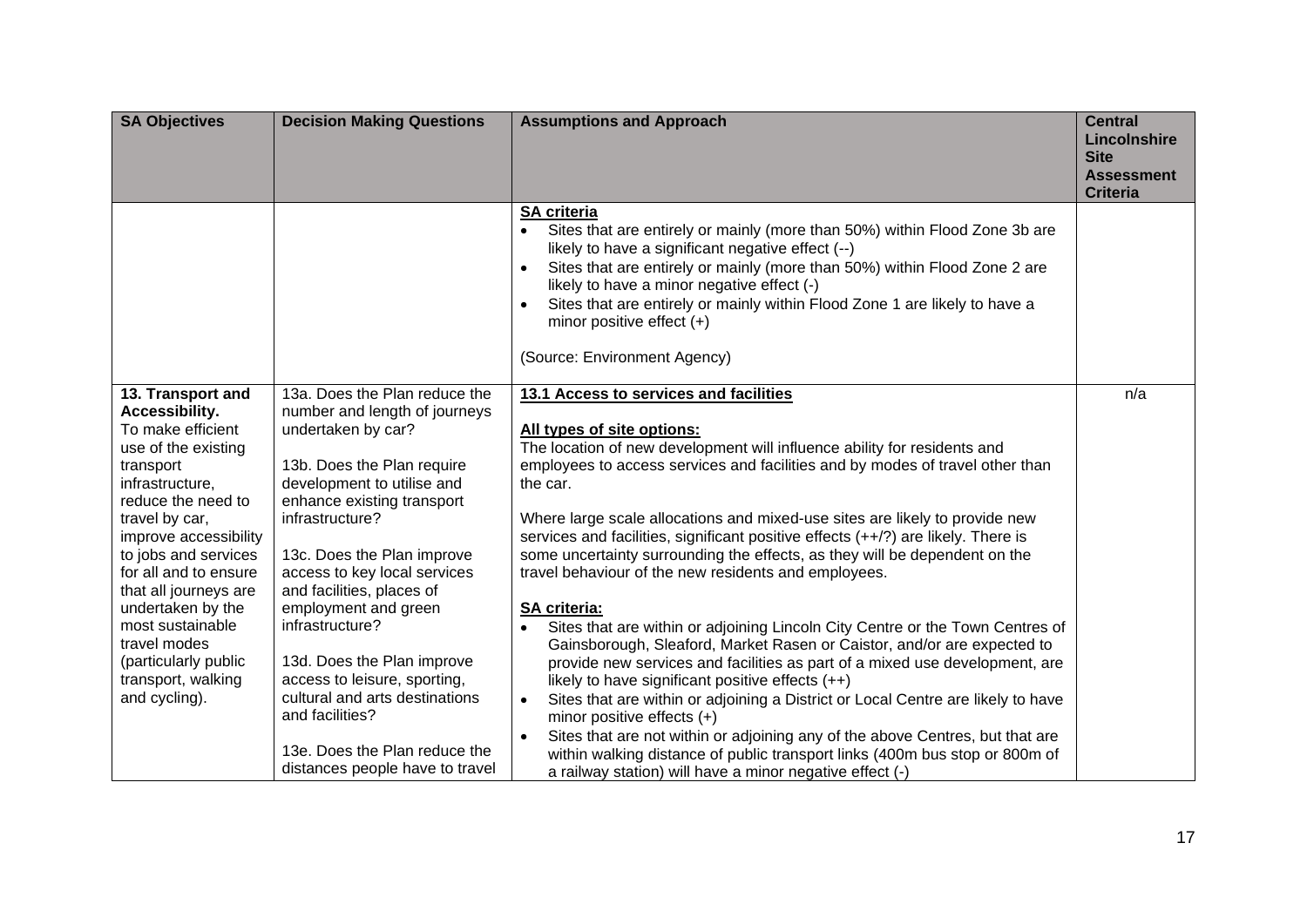| <b>SA Objectives</b> | <b>Decision Making Questions</b>                                                                       | <b>Assumptions and Approach</b>                                                                                                                                                                                                                                                                                                                                                                                                                                                                                                                                                                                                                                                                                                                                                                                                                                                                                                                                                                                                                                                                                                                                                                                                                                                                                                                                                                                                                                                                                                              | <b>Central</b><br>Lincolnshire<br><b>Site</b><br><b>Assessment</b><br><b>Criteria</b> |
|----------------------|--------------------------------------------------------------------------------------------------------|----------------------------------------------------------------------------------------------------------------------------------------------------------------------------------------------------------------------------------------------------------------------------------------------------------------------------------------------------------------------------------------------------------------------------------------------------------------------------------------------------------------------------------------------------------------------------------------------------------------------------------------------------------------------------------------------------------------------------------------------------------------------------------------------------------------------------------------------------------------------------------------------------------------------------------------------------------------------------------------------------------------------------------------------------------------------------------------------------------------------------------------------------------------------------------------------------------------------------------------------------------------------------------------------------------------------------------------------------------------------------------------------------------------------------------------------------------------------------------------------------------------------------------------------|---------------------------------------------------------------------------------------|
|                      | to access work, services and<br>leisure?<br>13f. Does the Plan promote<br>opportunities to enhance the | Sites that are not within any of the above Centres, or walking distance of<br>$\bullet$<br>public transport links, are likely to have significant negative effects (--)<br>(Source: Adopted Central Lincolnshire Local Plan 2017 Policies Map)                                                                                                                                                                                                                                                                                                                                                                                                                                                                                                                                                                                                                                                                                                                                                                                                                                                                                                                                                                                                                                                                                                                                                                                                                                                                                               |                                                                                       |
|                      | public rights of way and cycling<br>networks?                                                          | 13.2 Sustainable travel modes<br>All types of site options<br>Where a site is located in close proximity to public transport, there will be better<br>opportunities for new residents and employees to use alternative modes of<br>transport to the car to access jobs and services, and to make shorter journeys<br>via walking or cycling. There will be some uncertainty surrounding the effects,<br>as they will be dependent on the travel behaviour of the new residents and<br>employees. It is possible that new transport links such as bus routes or cycle<br>paths may be provided as part of new developments, particularly at larger sites,<br>but this cannot be assumed.<br>It is assumed that people would be willing to travel further to access a railway<br>station than a bus stop.<br><b>SA Criteria:</b><br>Sites that are within 800m of a railway station and 400m of a bus stop are<br>likely to have a significant positive effect $(++)$<br>Sites that are within 800m of a railway station or 400m of a bus stop, but<br>not both, are likely to have a minor positive effect (+)<br>Sites that are within 1600m from a railway station or within 800m from a<br>bus stop, but not both, are likely to have a minor negative effect (-)<br>Sites where the nearest railway station is further than 1600m from any part<br>of the site and the nearest bust stop is further than 800m away from any<br>part of the site, are likely to have a major negative effect (--)<br>(Source: Lincolnshire County Council) | Distance to<br>nearest Bus<br>Stop<br>Distance to<br>nearest Train<br>Station         |
| <b>Economic</b>      |                                                                                                        |                                                                                                                                                                                                                                                                                                                                                                                                                                                                                                                                                                                                                                                                                                                                                                                                                                                                                                                                                                                                                                                                                                                                                                                                                                                                                                                                                                                                                                                                                                                                              |                                                                                       |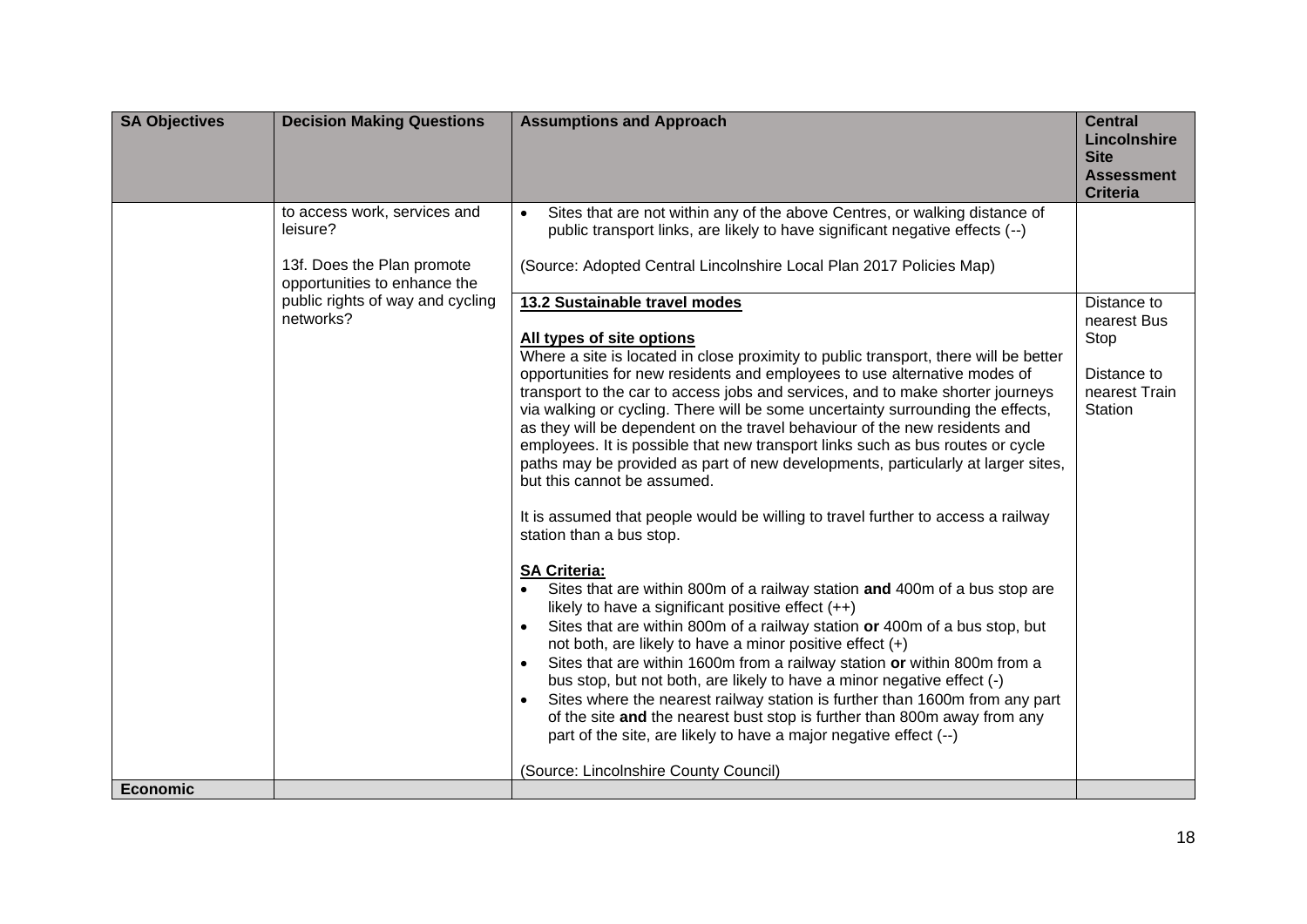| <b>SA Objectives</b>                                                                                                                                                                              | <b>Decision Making Questions</b>                                                                                                                                                                                                                                                                                                                                                                                                                                                                                                                                                                                               | <b>Assumptions and Approach</b>                                                                                                                                                                                                                                                                                                                                                                                                                                                                                                                                                                                                                                                                                                                                                                                                                                                                                                                                                                                                                                                                                                                                                                                                                                                                                                                                                                                                                                 | <b>Central</b><br>Lincolnshire<br><b>Site</b><br><b>Assessment</b><br><b>Criteria</b> |
|---------------------------------------------------------------------------------------------------------------------------------------------------------------------------------------------------|--------------------------------------------------------------------------------------------------------------------------------------------------------------------------------------------------------------------------------------------------------------------------------------------------------------------------------------------------------------------------------------------------------------------------------------------------------------------------------------------------------------------------------------------------------------------------------------------------------------------------------|-----------------------------------------------------------------------------------------------------------------------------------------------------------------------------------------------------------------------------------------------------------------------------------------------------------------------------------------------------------------------------------------------------------------------------------------------------------------------------------------------------------------------------------------------------------------------------------------------------------------------------------------------------------------------------------------------------------------------------------------------------------------------------------------------------------------------------------------------------------------------------------------------------------------------------------------------------------------------------------------------------------------------------------------------------------------------------------------------------------------------------------------------------------------------------------------------------------------------------------------------------------------------------------------------------------------------------------------------------------------------------------------------------------------------------------------------------------------|---------------------------------------------------------------------------------------|
| 14. Employment.<br>To create and<br>improve access to<br>high quality<br>employment, training<br>and learning<br>opportunities for<br>everyone within the<br><b>Central Lincolnshire</b><br>area. | 14a. Does the Plan improve<br>physical accessible to<br>employment opportunities,<br>through the location of sites<br>and/or public transport links?<br>14b. Does the Plan improve<br>physical access to training and<br>learning facilities, through the<br>location of new facilities and/or<br>public transport links?<br>14c. Does the Plan help reduce<br>the number of out-workers/out-<br>commuting and outward<br>migration of working age<br>population from Central<br>Lincolnshire?<br>14d. Does the Plan help provide<br>employment in areas of high<br>employment deprivation and<br>help stimulate regeneration? | 14.1 Employment<br>All types of site options<br>Proximity to designated employment areas and City/Town Centres in the Local<br>Plan will be used as an indication of the potential effects in relation to access to<br>work opportunities. Distances of 800m, 1600m and 5km have been used to<br>represent 10 minute, 20 minute and 1 hour walking times to potential<br>workplaces. Mixed use sites that include employment development are likely to<br>have a positive effect, with the co-location of employment and housing<br>development having significant positive effects, as this will ensure work<br>opportunities are easily accessible.<br>Sites that are further than 5km from at least one City/Town Centre or<br>$\bullet$<br>designated employment area, may result in significant negative effects (--)<br>Sites that are between 1600m and 5km from a City/Town Centre or<br>$\bullet$<br>designated employment area, may result in a minor negative effect (-)<br>Sites that are within 1600m of at least one City/Town centre or designated<br>$\bullet$<br>employment area, may result in a minor positive effect (+)<br>Sites that are within 800m of at least one City/Town centre or designated<br>$\bullet$<br>employment area, or mixed-use sites that incorporate both employment<br>and residential use, may result in significant positive effects $(++)$<br>(Source: Adopted Central Lincolnshire Local Plan 2017 Policies Map) | n/a                                                                                   |
|                                                                                                                                                                                                   |                                                                                                                                                                                                                                                                                                                                                                                                                                                                                                                                                                                                                                | 14.2 Training and learning<br>Housing and mixed use (incorporating housing) site options:<br>Proximity to a primary and/or secondary school has been used as an indication<br>of the potential effects in relation to access to learning and training<br>opportunities. Effects will also depend on the capacity of the schools to<br>accommodate additional pupils, and whether new school places are provided<br>as part of larger housing sites. It has been assumed that sites over an indicative                                                                                                                                                                                                                                                                                                                                                                                                                                                                                                                                                                                                                                                                                                                                                                                                                                                                                                                                                           | Proximity to<br>nearest<br>Primary<br>School<br>Proximity to<br>nearest               |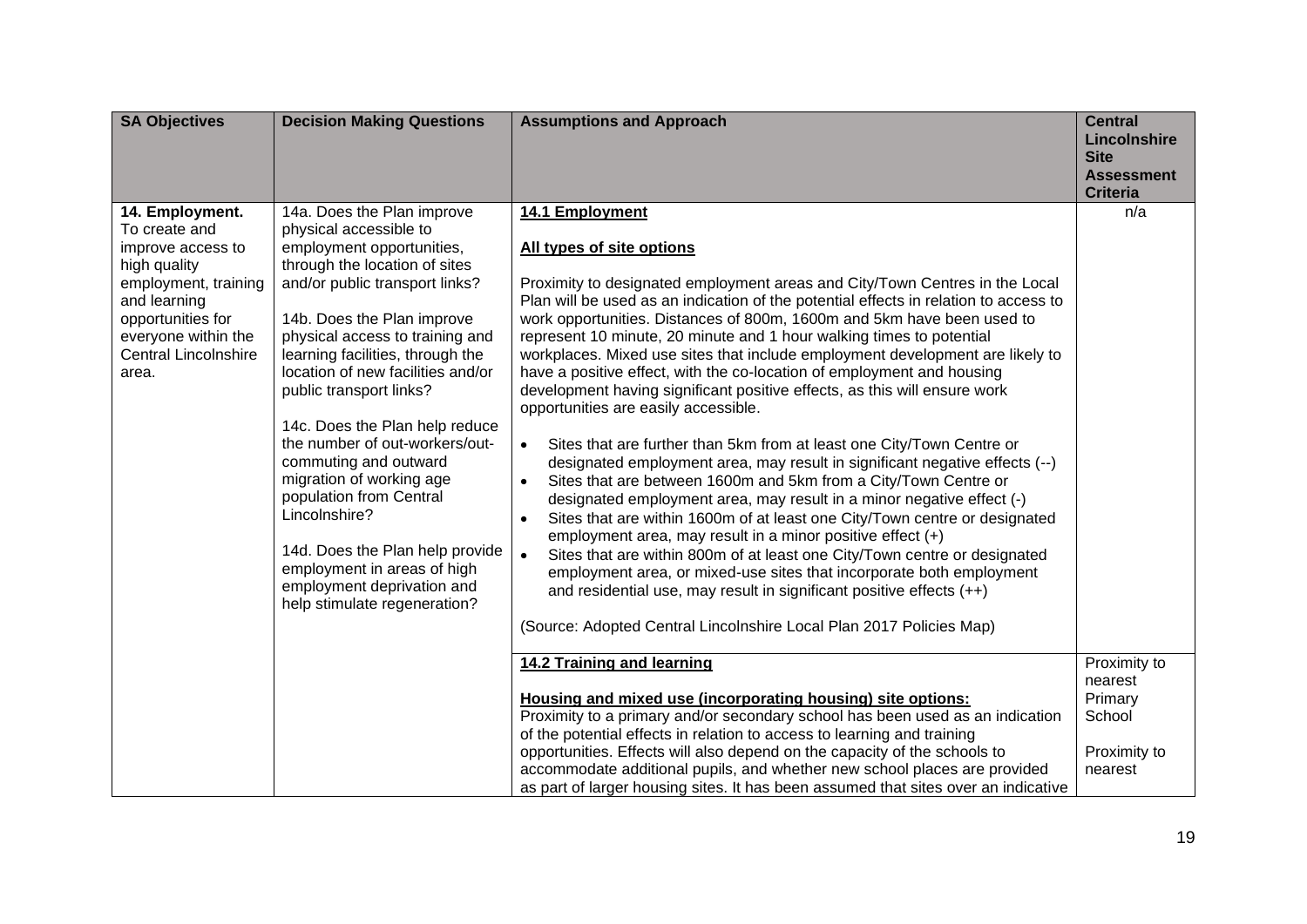| <b>SA Objectives</b> | <b>Decision Making Questions</b>                     | <b>Assumptions and Approach</b>                                                                                                                                                                                                                                                                                                                                                                                                                                                                                                                                                                                                                                                                                                                                                                                                                                                                                                                                                                                                                                                                                                                                                                                                                                                                                                                                                                                                                                                                                                 | <b>Central</b><br>Lincolnshire<br><b>Site</b><br><b>Assessment</b><br><b>Criteria</b> |
|----------------------|------------------------------------------------------|---------------------------------------------------------------------------------------------------------------------------------------------------------------------------------------------------------------------------------------------------------------------------------------------------------------------------------------------------------------------------------------------------------------------------------------------------------------------------------------------------------------------------------------------------------------------------------------------------------------------------------------------------------------------------------------------------------------------------------------------------------------------------------------------------------------------------------------------------------------------------------------------------------------------------------------------------------------------------------------------------------------------------------------------------------------------------------------------------------------------------------------------------------------------------------------------------------------------------------------------------------------------------------------------------------------------------------------------------------------------------------------------------------------------------------------------------------------------------------------------------------------------------------|---------------------------------------------------------------------------------------|
| 15. Local            | 15a. Does the Plan assist in                         | capacity of 500 dwellings would result in the creation of new primary or<br>secondary school places.<br>Sites within 400m of at least one primary school and 800m of at least one<br>$\bullet$<br>secondary school, or may result in the creation of additional primary or<br>secondary school places due to scale, may have a significant positive effect<br>$(++/-)$<br>Sites within 400m of one primary school or 800m of one secondary school,<br>$\bullet$<br>but not both, may have a minor positive effect $(+/?)$<br>Sites between 400-800m of one primary school or between 800-1600m of<br>one secondary school, but not both, may have a minor negative effect (+/?)<br>Sites that are more than 800m from a primary school and 1600m from a<br>secondary school may have a significant negative effect (--/?)<br>If a number of sites are allocated within close proximity of one another, this<br>could lead to increased pressure on existing primary and secondary schools<br>(i.e. a cumulative significant negative effect). If at any point information<br>becomes available regarding the capacity of existing schools, this will be taken<br>into account in the SA as relevant.<br>(Source: Lincolnshire County Council via https://www.get-information-<br>schools.service.gov.uk/)<br><b>Employment site options:</b><br>The location of employment sites will not have a direct effect on this objective.<br>This objective can therefore be scoped out for the assessment of employment<br>sites only. | secondary<br>School<br>n/a                                                            |
| Economy.             | providing land and buildings,<br>and the delivery of | 15.1 Encourage and support local economy<br>Housing and gypsy and traveller site options                                                                                                                                                                                                                                                                                                                                                                                                                                                                                                                                                                                                                                                                                                                                                                                                                                                                                                                                                                                                                                                                                                                                                                                                                                                                                                                                                                                                                                        |                                                                                       |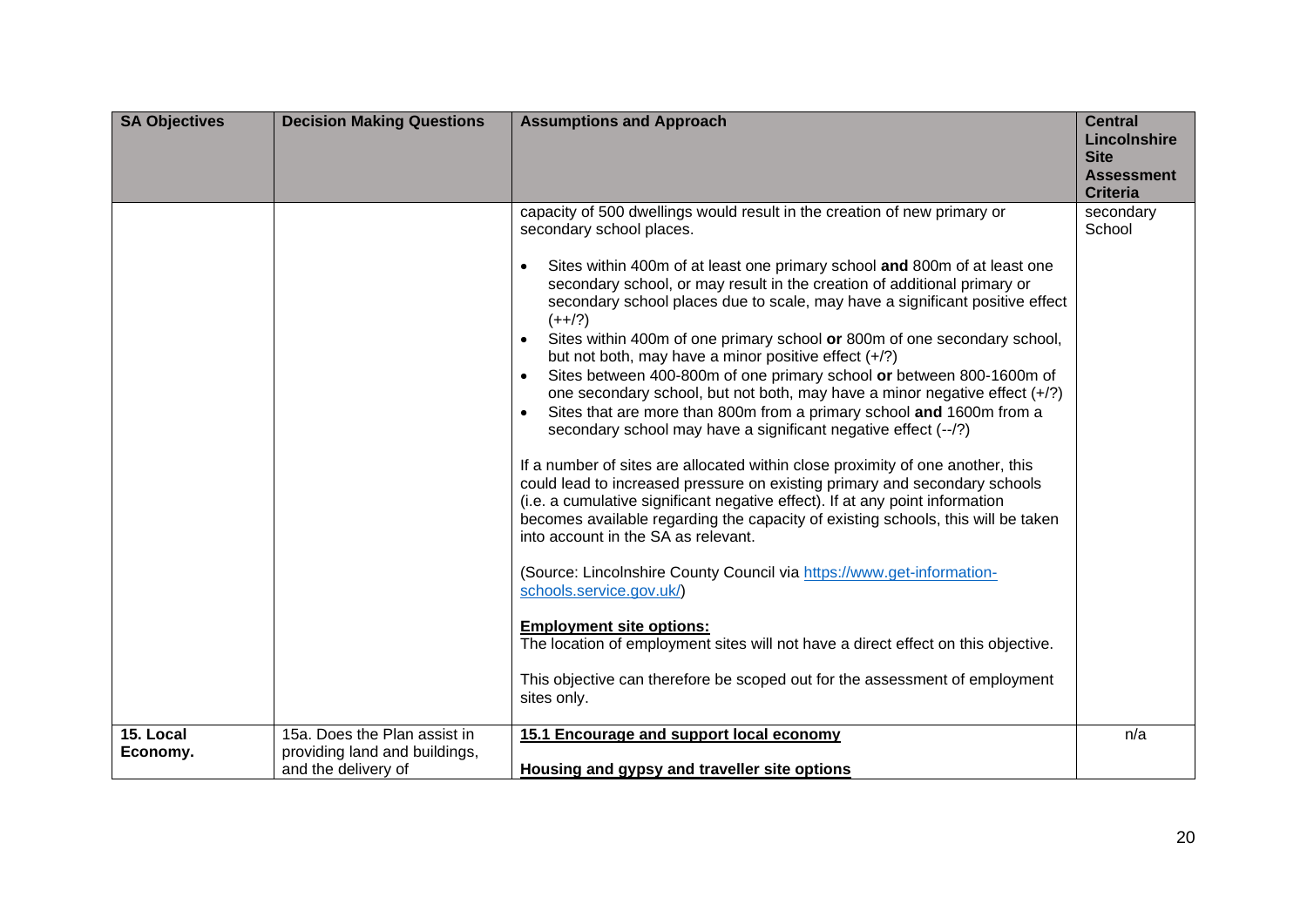| <b>SA Objectives</b>                                                                                                                                                                                                 | <b>Decision Making Questions</b>                                                                                                                                                                                                                                                                                                                                                                                                                                  | <b>Assumptions and Approach</b>                                                                                                                                                                                                                                                                                                                                                                                                                                                                                                                                                                                                                                                                                                                                                                                                                                                                                                                                                                                                                                                                                                                                                                                                                                                                                                                                                                                                                                                                                                                                                                                             | <b>Central</b><br>Lincolnshire<br><b>Site</b><br><b>Assessment</b><br><b>Criteria</b> |
|----------------------------------------------------------------------------------------------------------------------------------------------------------------------------------------------------------------------|-------------------------------------------------------------------------------------------------------------------------------------------------------------------------------------------------------------------------------------------------------------------------------------------------------------------------------------------------------------------------------------------------------------------------------------------------------------------|-----------------------------------------------------------------------------------------------------------------------------------------------------------------------------------------------------------------------------------------------------------------------------------------------------------------------------------------------------------------------------------------------------------------------------------------------------------------------------------------------------------------------------------------------------------------------------------------------------------------------------------------------------------------------------------------------------------------------------------------------------------------------------------------------------------------------------------------------------------------------------------------------------------------------------------------------------------------------------------------------------------------------------------------------------------------------------------------------------------------------------------------------------------------------------------------------------------------------------------------------------------------------------------------------------------------------------------------------------------------------------------------------------------------------------------------------------------------------------------------------------------------------------------------------------------------------------------------------------------------------------|---------------------------------------------------------------------------------------|
| To encourage and<br>support a<br>competitive, diverse<br>and stable economy<br>and to protect and<br>enhance Central<br>Lincolnshire's<br>hierarchy of centres<br>to meet the needs of<br>residents and<br>visitors. | infrastructure, of a type required<br>by businesses for a range of<br>employment uses?<br>15b. Does the Plan result in a<br>loss of employment land?<br>15c. Does the Plan promote the<br>area as an area for investment?<br>15d. Does the Plan help<br>diversify the economy, both in<br>urban and rural areas?<br>15e. Does the Plan support and<br>encourage the growth of<br>businesses in rural areas?<br>15f. Does the Plan promote<br>sustainable tourism? | The location of housing and gypsy and traveller sites will largely not have an<br>effect on this objective, however where a site would result in the loss of<br>employment land, currently in employment use, this may have a significant<br>negative effect (--). However, if not currently in employment use because, for<br>example, the site has lay vacant for a number of years, the effect is expected to<br>be negligible (0).<br><b>SA Criteria:</b><br>Sites that would result in the loss of allocated employment land currently in<br>employment use (--)<br>Sites that would result in the loss of non-allocated employment land<br>currently in employment use (-)<br>Sites that would result in the loss of employment land not currently in<br>$\bullet$<br>employment use are likely to have a negligible effect (0)<br>(Source: Adopted Central Lincolnshire Local Plan 2017 Policies Map)<br><b>Mixed use site options</b><br>Mixed use sites that incorporate an element of employment are likely to have a<br>positive effect on this objective.<br><b>SA Criteria:</b><br>Sites that incorporate an element of employment use are likely to have a<br>minor positive effect $(+)$<br>Sites that do not incorporate an element of employment use are likely to<br>have a negligible effect (0)<br>(Source: Central Lincolnshire Site Assessment)<br><b>Employment site options</b><br>New employment sites across the Central Lincolnshire area should have a<br>positive effect on this objective by providing land for existing businesses to<br>expand and attracting new businesses into the area. |                                                                                       |